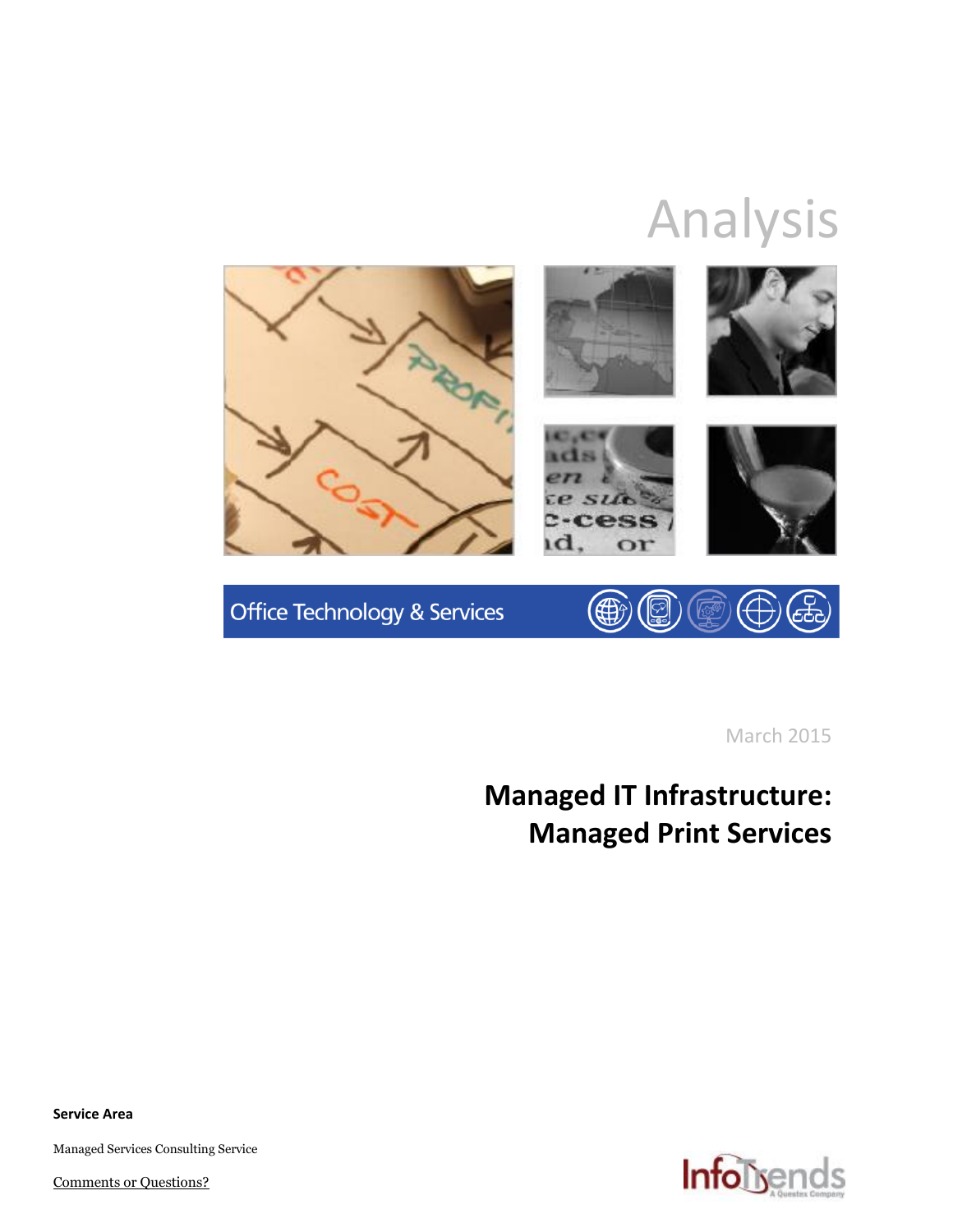## **Table of Contents**

# **List of Figures**

| Figure 6: Porter's Generic Strategies Analysis Source of Competitive Advantage 14 |
|-----------------------------------------------------------------------------------|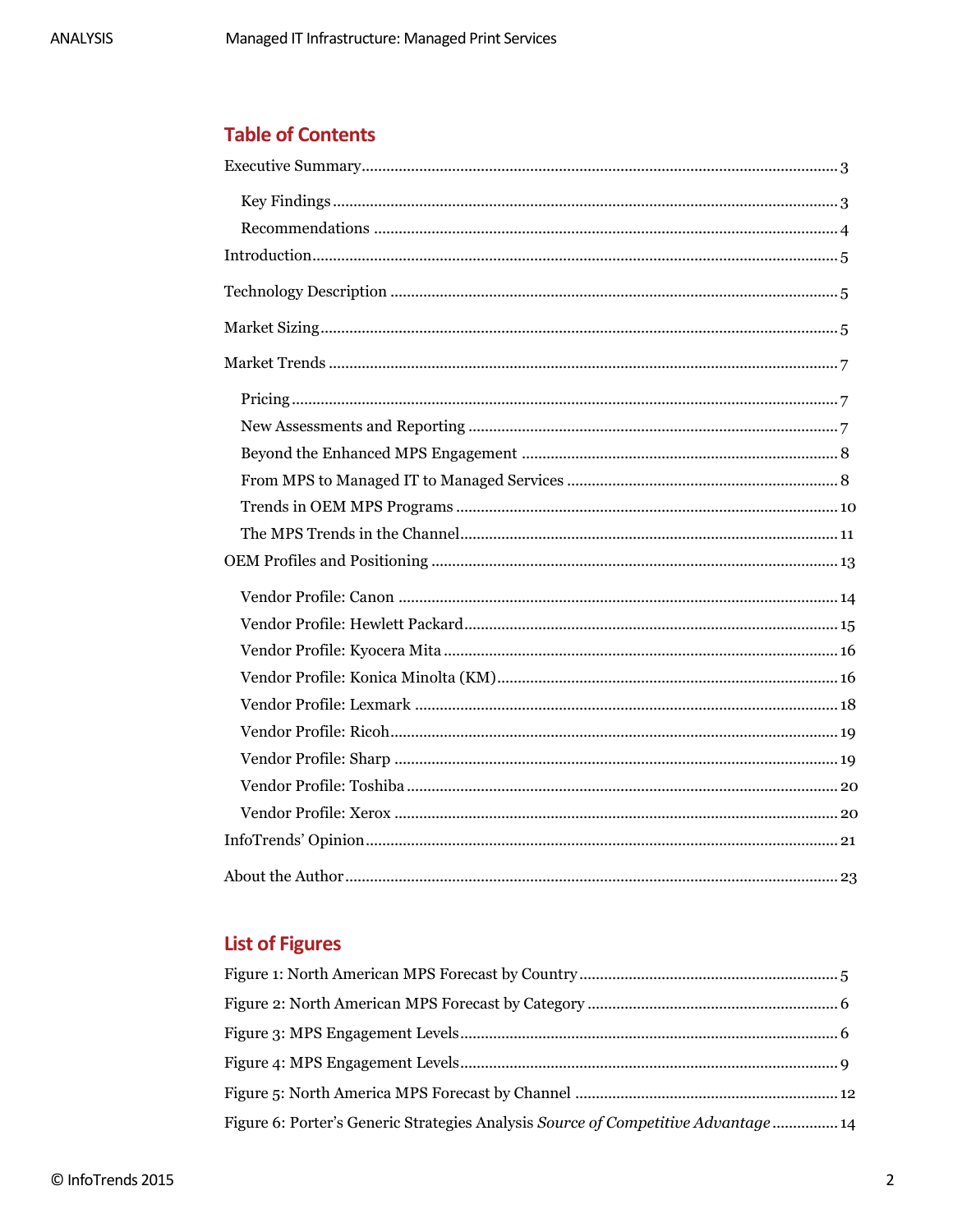#### <span id="page-2-0"></span>**Executive Summary**

Since its introduction, managed print services (MPS) have been a game-changing strategy in the office print industry. MPS has required a new mindset, much of which was foreign to OEMs and their channels, but was nonetheless embraced. Today, the successes of MPS and the overall decline in page volumes, combined with a saturated and mature market, have created new challenges for vendors in the market. New sources of differentiation have become more important than ever and providers are delving deeper into existing approaches and building new strategies. The per-page pricing model (whether utility or fixed monthly) remains ubiquitous, though providers are adding flexibility in service level agreements (SLA) arrangements and terms. Providers may propose pro-rated or slide formulas for minimum charges per device for pricing flexibility. In an effort to meet demand and side-step price cutting, MPS providers are trying to shift the value proposition away from only controlling printing costs and the post-implementation outcomes reporting. Vendors are increasingly marketing MPS as enabling essential initiatives like security/compliance, environmental sustainability, and workflow improvement.

Demand is growing for sophisticated managed document services that extend beyond output management (i.e., the core of MPS). The entire document lifecycle—including scan/capture, devices, document movement, and output—is viewed as a single environment to control, optimize, customize, and monitor in real-time. Providers should expect the lines between enhanced MPS engagements, business process and workflow management, as well as automation to be increasingly blurred.

As MPS engagement increasingly push beyond managing output, providers are finding themselves being pushed into working with an assortment of disparate business technologies. These include technologies like databases, internal datacenters, clouds, networks, and mobile that have generally been outside the purview of OEMs. Furthermore, such technologies operate in their own fast-moving and complex markets. Another push forcing this shift includes businesses increasingly limiting the amount of professional and managed services vendors that are operating within their organization. The combination of these factors is putting high-pressure on vendors to offer some IT functions as a part of their MPS program and (at times) to deliver a broader set of managed services.

#### <span id="page-2-1"></span>**Key Findings**

- The managed print services market is approaching full saturation and maturity. This sets the context for competition *and* innovation.
- Demonstrating the impact and value of MPS now includes supporting other key business initiatives. The most important of these are environmental sustainability, security, and workflow improvements.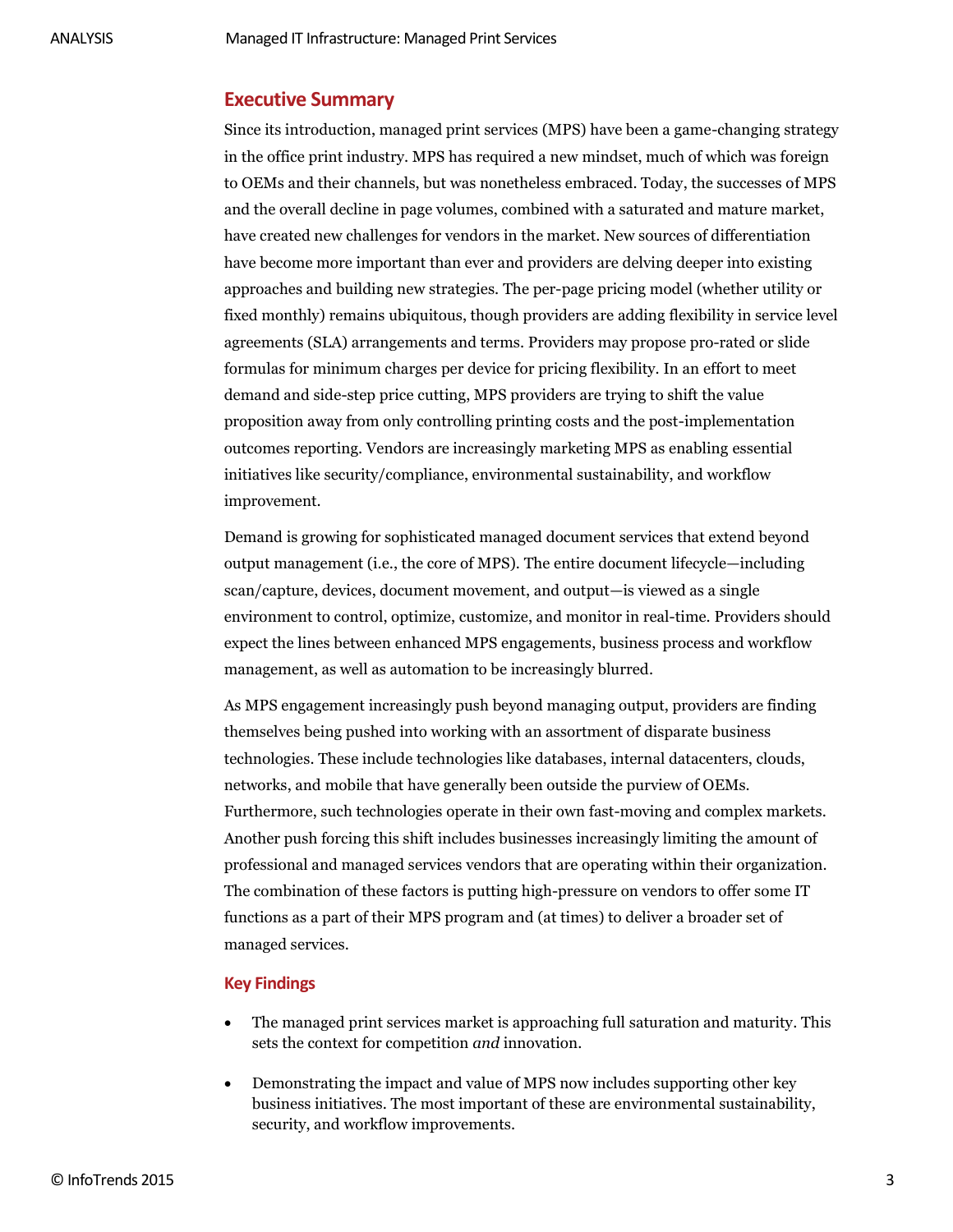- Despite the chatter around per-seat pricing, the MPS pricing model remains fundamentally the same.
- Sources of differentiation and advantage have shifted beyond optimization as well as strong output control and management. Provisioning, optimizing, and managing a combination of solutions and services capable of handling the entire document lifecycle is increasingly becoming a necessary capability, especially among enterprises.
- OEMs and office equipment (OE) dealers are moving the boundaries of enhanced MPS engagements far beyond managing output. Document management services and solutions are increasingly becoming the norm, with the boundaries moving into managed services traditionally within the realm of IT vendors.

#### <span id="page-3-0"></span>**Recommendations**

- Marketing, sales, and service organizations should continue developing a consultancy role capable of seriously examining workflows and business processes. This role should be leveraged to make in-roads into departments outside of purchasing and IT, where further managed and professional services engagements can emerge.
- Data and analytics capabilities represent another opportunity for MPS providers. The impact of the engagement can be showed in more compelling fashion and potential additional services and solutions can be suggested. In addition, the customer can explore additional opportunities on their own to save money or improve workflows.
- InfoTrends believes early MPS adopters will be the most eager to pursue workflow solutions, and we encourage MPS vendors to enhance their service offerings to incorporate digital workflow and business process automation.
- MPS providers need to anticipate the impact of more advanced document solutions and emerging technologies, like enterprise content management platforms, because forward thinking businesses will increasingly expect MPS providers to incorporate these into assessments.
- Providers need to consider strategies to reconcile their current position in the market with the demand for more services close or directly within the domain of IT. This may entail anything from developing technical and soft skills to partnering with thirdparty or internal IT to moving into managed services themselves.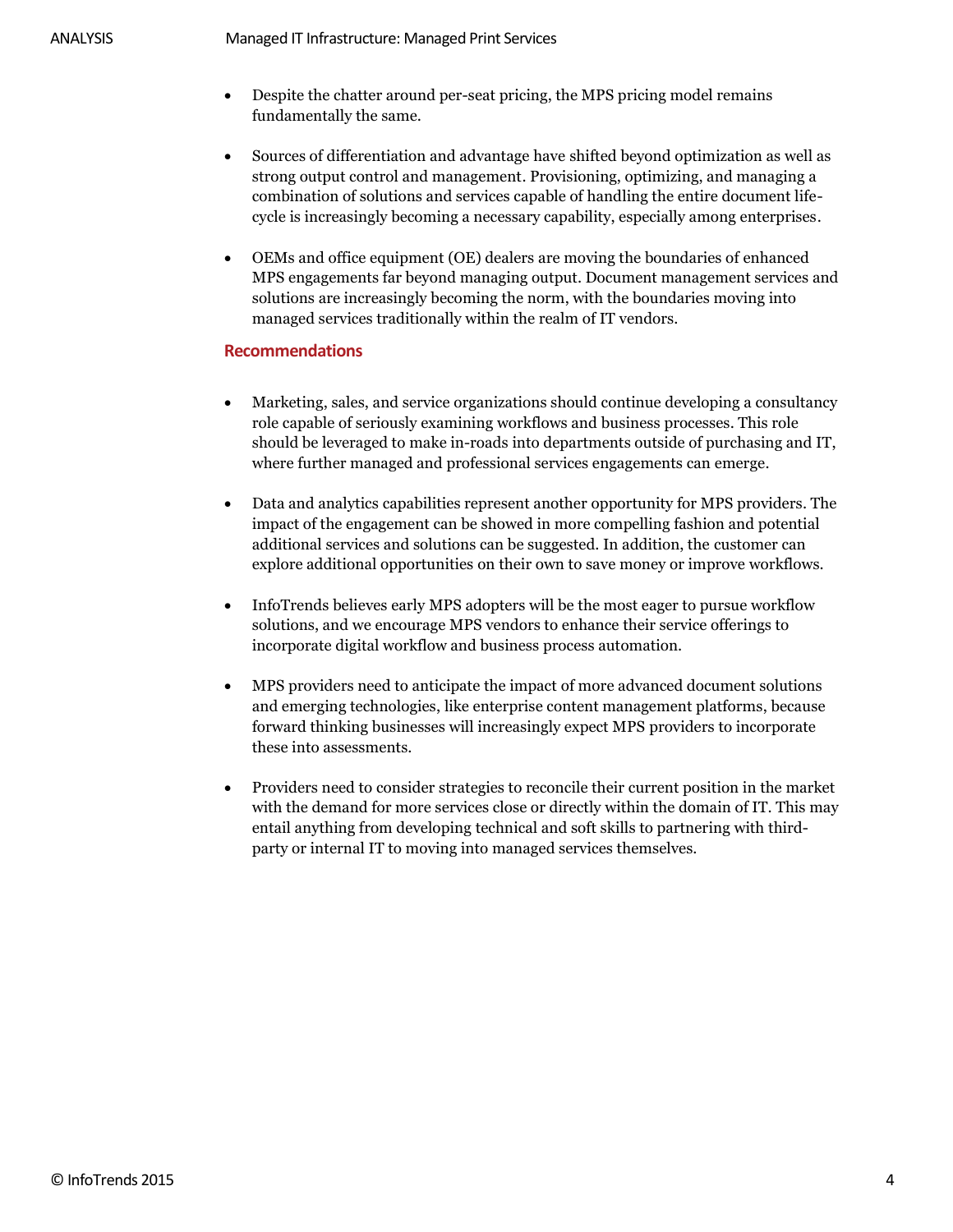#### <span id="page-4-0"></span>**Introduction**

The North American managed print service (MPS) market is approaching full saturation and maturity. OEMs and channels are pursuing new strategies and sources of differentiation to capture the last of an untapped market and wrestle away market share from other providers. This analysis examines trends in the competitive landscape, such as pricing, expanded assessment capabilities, growing demand for total document and content management, as well as the convergence of MPS and managed IT services. This analysis also looks at how these trends are playing out among OEM direct organizations and in the channel, as well as providing profiles of OEMs' MPS programs.

### <span id="page-4-1"></span>**Technology Description**

Managed print services are a services-led offering that helps companies solve their pain points typically around the costs, management, and/or document processes by delivering continuous improvements—particularly around organizations' document and output environments.

#### <span id="page-4-2"></span>**Market Sizing**

InfoTrends predicts that the North American MPS market will grow at a 3% compound annual growth rate (CAGR) through 2017. As shown in Figure 1, the market should reach \$12.4 billion in 2015. Growth varies greatly by country. The U.S. will only grow at 2.1%, while Canadian adoption will gain traction and grow at a brisk 13.2%. We expect the Canadian MPS market to breach the \$1 billion mark in 2016 and will make up 10% of the North American market by 2017.

<span id="page-4-3"></span>

# **Figure 1: North American MPS Forecast by Country North America MPS Forecast by Country**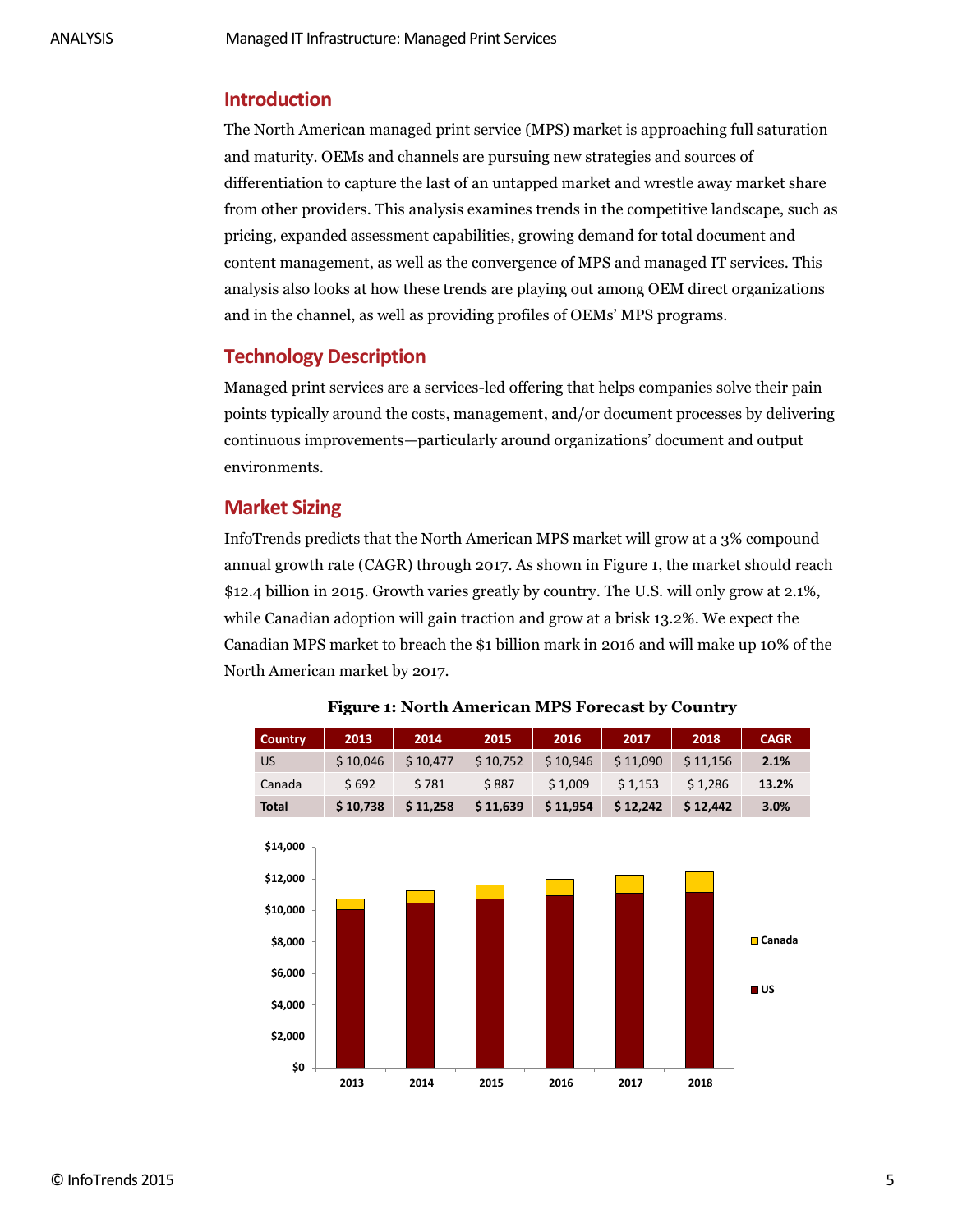Supplies will continue to provide the most MPS revenue, but we expect to see the highest growth within services. Hardware will be the slowest category because of printer consolidation and declining page volumes.

<span id="page-5-0"></span>

| Figure 2: North American MPS Forecast by Category |  |
|---------------------------------------------------|--|
|                                                   |  |

InfoTrends still sees MPS engagements as being divisible into three tiers. Growth in the U.S. market will be driven by optimization and even more so by enhanced MPS. While optimization remains at the core of controlling print costs, enhanced engagements will drive growth because of the demand surrounding document management, workflow, and security for the next generation of MPS.

<span id="page-5-1"></span>

| <b>Supplies-Break Fix</b><br><b>Engagements</b>                                                                                                                                                                                                                                                                                        | <b>HW-Optimization-PM</b><br><b>Engagements</b>                                                                                                                                                                                                                                                                                                               | <b>Enhanced Engagements</b>                                                                                                                                                                                                                                                                                                                                                                                                                                                                  |
|----------------------------------------------------------------------------------------------------------------------------------------------------------------------------------------------------------------------------------------------------------------------------------------------------------------------------------------|---------------------------------------------------------------------------------------------------------------------------------------------------------------------------------------------------------------------------------------------------------------------------------------------------------------------------------------------------------------|----------------------------------------------------------------------------------------------------------------------------------------------------------------------------------------------------------------------------------------------------------------------------------------------------------------------------------------------------------------------------------------------------------------------------------------------------------------------------------------------|
| <b>Supplies Break Fix Services - Managed</b><br>Print Services that are mostly driven with<br>a Supplies contract. These services may<br>include break fix services as an option or<br>include them as part of the contract.<br><b>Concept - Move customers away from</b><br>transactional purchase to a Managed<br>Contract Purchase. | Print Management Services - Managed<br>Print Services that are driven with a total<br>print management approach. This<br>includes Supplies, Hardware, Break fix<br>Services. These services include<br>continuous optimization of the output<br>environment.<br><b>Concept</b> – Manage and optimize the<br>entire fleet of output devices under<br>contract. | <b>Workflow/Managed</b><br>Document/Security Services-<br>Managed Print Services that are driven<br>with a Managed Services approach and<br>also includes advanced solutions such<br>as workflow, document management<br>or security services as part of the MPS<br>engagement. This includes Supplies,<br>Hardware, Break fix Services and<br>Solutions.<br><b>Concept</b> – Manage and optimize the<br>entire fleet of output devices and<br>improve business processes under<br>contract. |

#### **Figure 3: MPS Engagement Levels**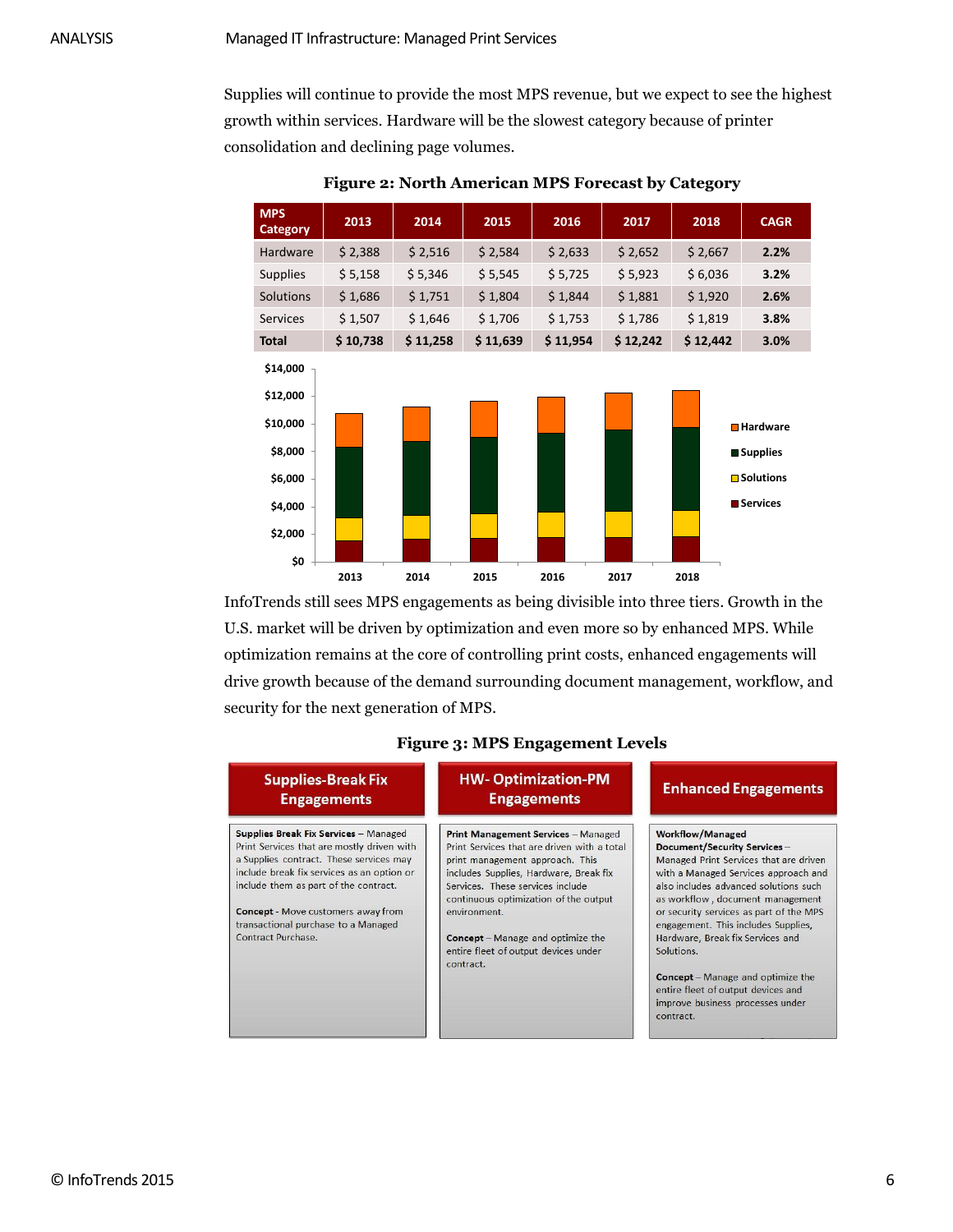#### <span id="page-6-0"></span>**Market Trends**

The MPS market is saturated in the enterprise space and approaching saturation in the small to medium (SMB) market. With all of the major manufacturers providing a strong, core MPS offering, the landscape is very competitive and has developed some commoditized aspects rather than a value-added service.

#### <span id="page-6-1"></span>**Pricing**

The amount of players, combined with the lack of differentiated hardware and supplies, has created additional competition around price. Despite some industry watchers launching discussions around new surrounding per-seat/user pricing, the per-page pricing model remains the standard model. InfoTrends believes other pricing models will soon gain traction in the market. Even in the face of stiff competition, MPS providers remain satisfied seeking out "unmanaged" pages as opposed to introducing an uncertain model with perverse incentives. The demand for a new model is not wide-spread.

The current MPS pricing model provides the customer with a transparent and fairly predictable pricing model that allows them to pay-for-usage. InfoTrends sees pay-forusage as becoming the norm across many business technologies. For example, the disruptive nature of various cloud infrastructure and software services (e.g., overmanaged or hosted arrangements) is largely attributable to the new pricing model. Vendors are offering additional flexibility when it comes to pricing pro-rated or slide formulas for minimum charges per device, but these might hinge on customers agreeing to other terms like employee-device ratios.

#### <span id="page-6-2"></span>**New Assessments and Reporting**

Vendors are expanding their assessment and monitoring capabilities to meet customer demand, counter commodification, and expand the MPS value proposition. The most common include three broad categories: Environmental sustainability, security, and workflow initiatives. While the attractiveness of more efficient workflows is clear, many U.S. organizations also view sustainability and security as (or close to) mission critical activities.

MPS vendors participating in these activities are better able to demonstrate their value and prevent competition for the account. Environmental sustainability reporting is increasingly centered on more than just pages. Businesses want the capabilities to report to consumers, other businesses, and "green" compliance organization in literal terms like trees preserved, gallons of water saved, or electricity consumption reduced. OEMs have largely stepped up to the task, though staying current on emerging threats and compliance standards remain a difficult but important task.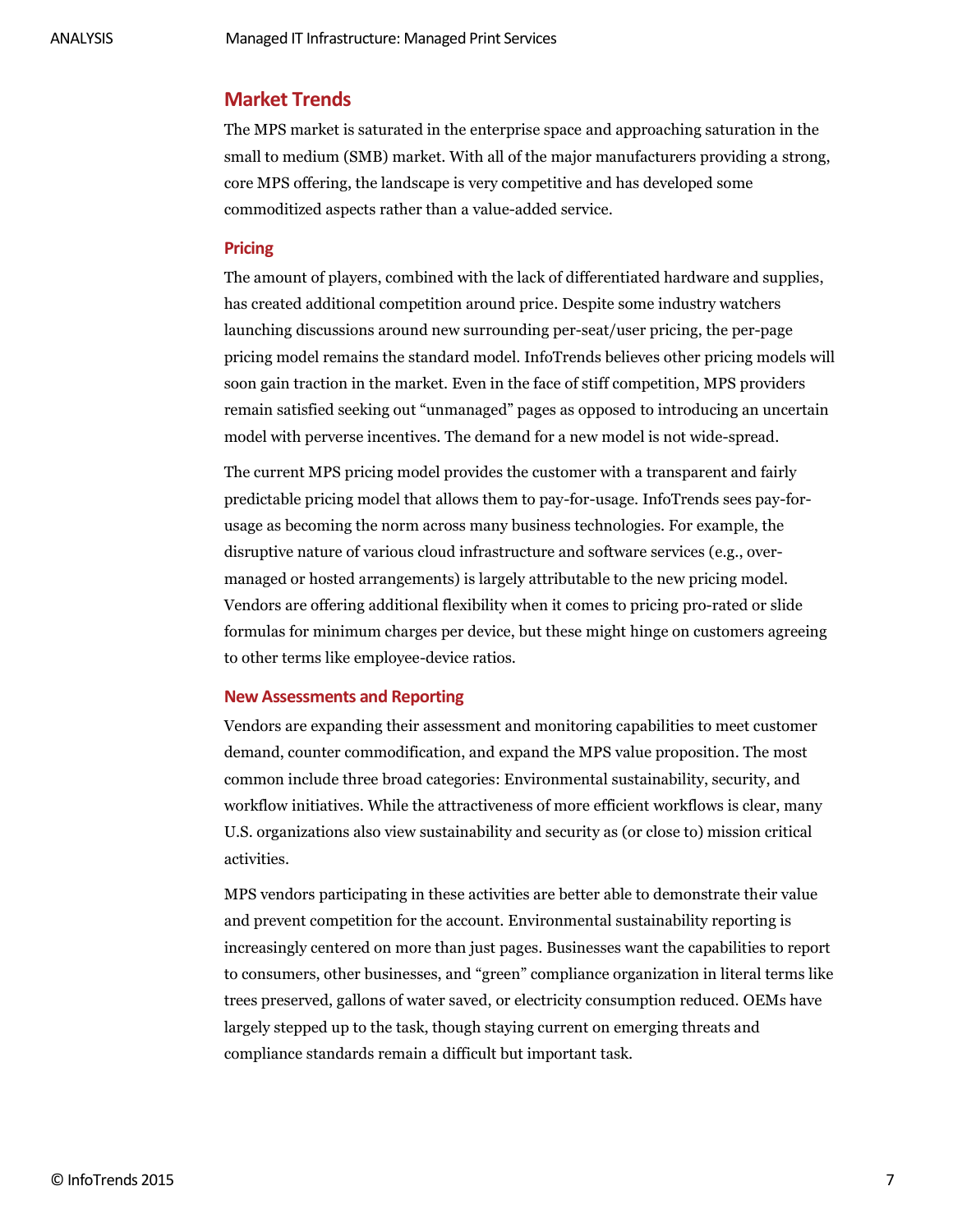#### <span id="page-7-0"></span>**Beyond the Enhanced MPS Engagement**

Vendors are positioning MPS as a part of wider managed document services and/or solutions offerings. This trend is strong because it serves the vendor's and business' interests well. In this method, MPS is usually the starting point (albeit an important one). Providers can expand their revenues, while adding significantly more "stickiness" to the account. From businesses' perspective, controlling print allows for just the initial level of cost reduction and transformation.

Businesses, having realized significant cost saving and other benefits of control associated with managing their print environments, want to leverage new technologies surrounding print. Integration and services for printing from disparate systems and devices capable of submitting jobs to an MFP, namely a cloud or mobile devices, has become essentially table-stakes. The next step provider should takes is featuring advanced analytics as part of their programs. These should be able to incorporate performance indicators and metrics regarding the impact of cloud and mobile technologies on the document environment. Empowering the customers with these tools provides more customer value without lowering price, allows additional inquiries into workflows, supports environmental and security initiatives, and allows for overall better management of the entire document environment.

Vendors now have a strong combination of services and solutions for different vertical industries' business processes, workflows, and automation needs. Combined, these will likely create cost savings capable of delivering value that could *exceed* MPS. In some cases, technologies usually viewed as challenging print, like text recognition, are actually improving MPS engagements. Many of the same technologies that allow for electronic capture of information, data extraction, and document routing provide capabilities that are being used to establish additional control and rules for printing, as well.

#### <span id="page-7-1"></span>**From MPS to Managed IT to Managed Services**

In the late 2000s, many OEMs and their channels started making forays into managed services, like helpdesk and network support, as a part of MPS. The dramatic changes in the technology environment, along with managed document services, required expertise of disparate and complex IT related systems. While OEM direct organizations and many channels can usually deliver strongly on managed document solutions, new investment and thinking will be required because mobility, analytics, cloud computing, as well as unified communication and collaboration are changing the nature and processes surrounding documents.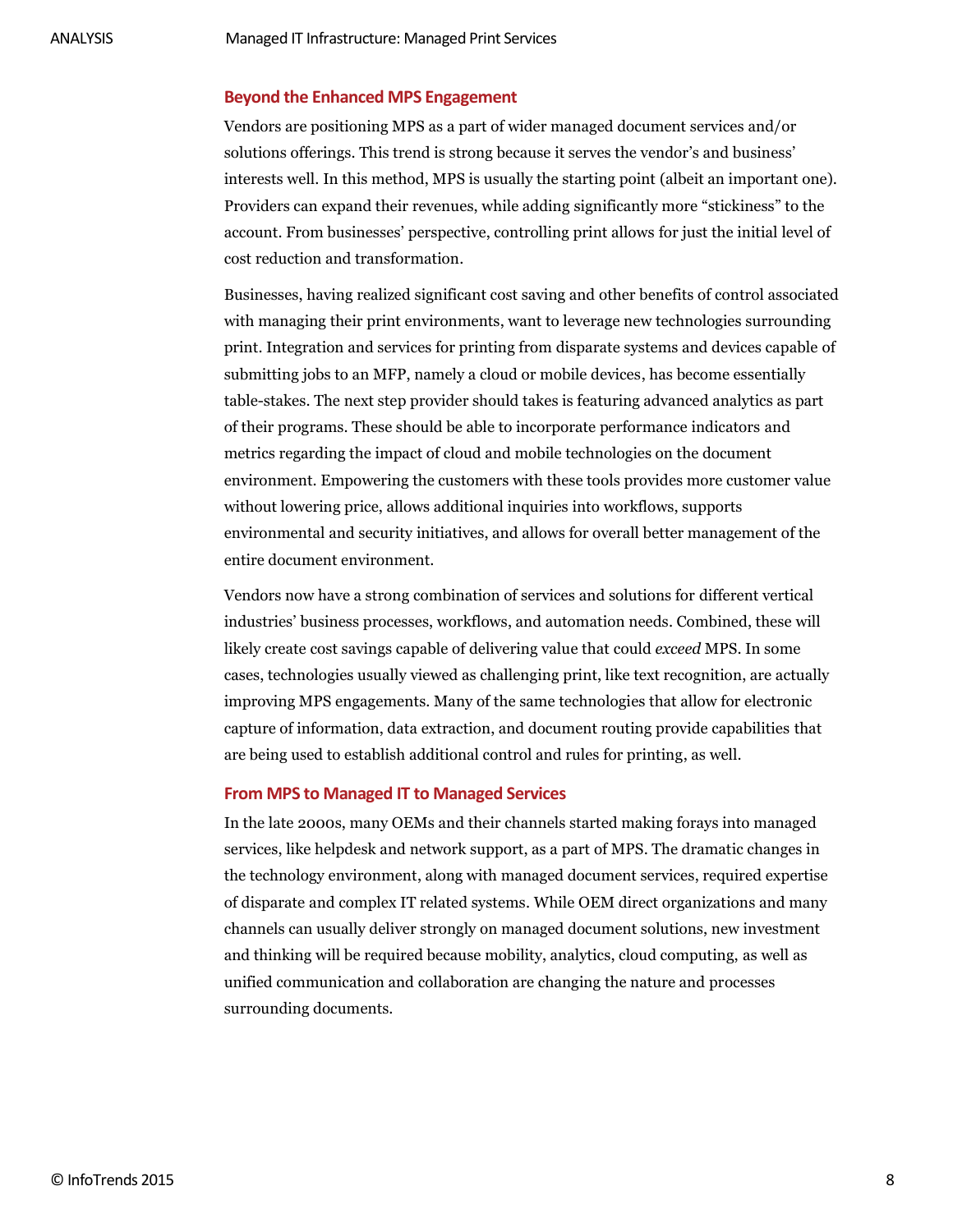<span id="page-8-0"></span>

#### **Figure 4: MPS Engagement Levels**

Now, demand is growing for sophisticated managed document services beyond print. Increasingly, the entire document lifecycle including scan/capture, devices, document movement, and output environments becomes optimized, controlled, monitored in realtime, and vertical specific. The lines between MPS, business process and workflow management, and automation will no longer be so clear in the coming years.

Implementing and managing comprehensive document services and solutions involves working with a variety of disparate business technologies. In addition, businesses generally prefer to limit the amount of professional and managed services vendors utilized within their organization. The combination of these factors is pressuring vendors to offer more IT-related functions as part of their MPS program and even deliver a wider set of managed services.

In addition, businesses generally prefer to limit the amount of professional and managed services vendors utilized within their organization. The combination of these factors is putting pressure on vendors to offer IT functions as a part of their MPS program. With services providing stable and predictable revenue, and facing the decline of print hardware and page volumes, OEMs have doubled-down on IT (and related) services with a series of acquisitions and/or initiatives aimed at organic growth.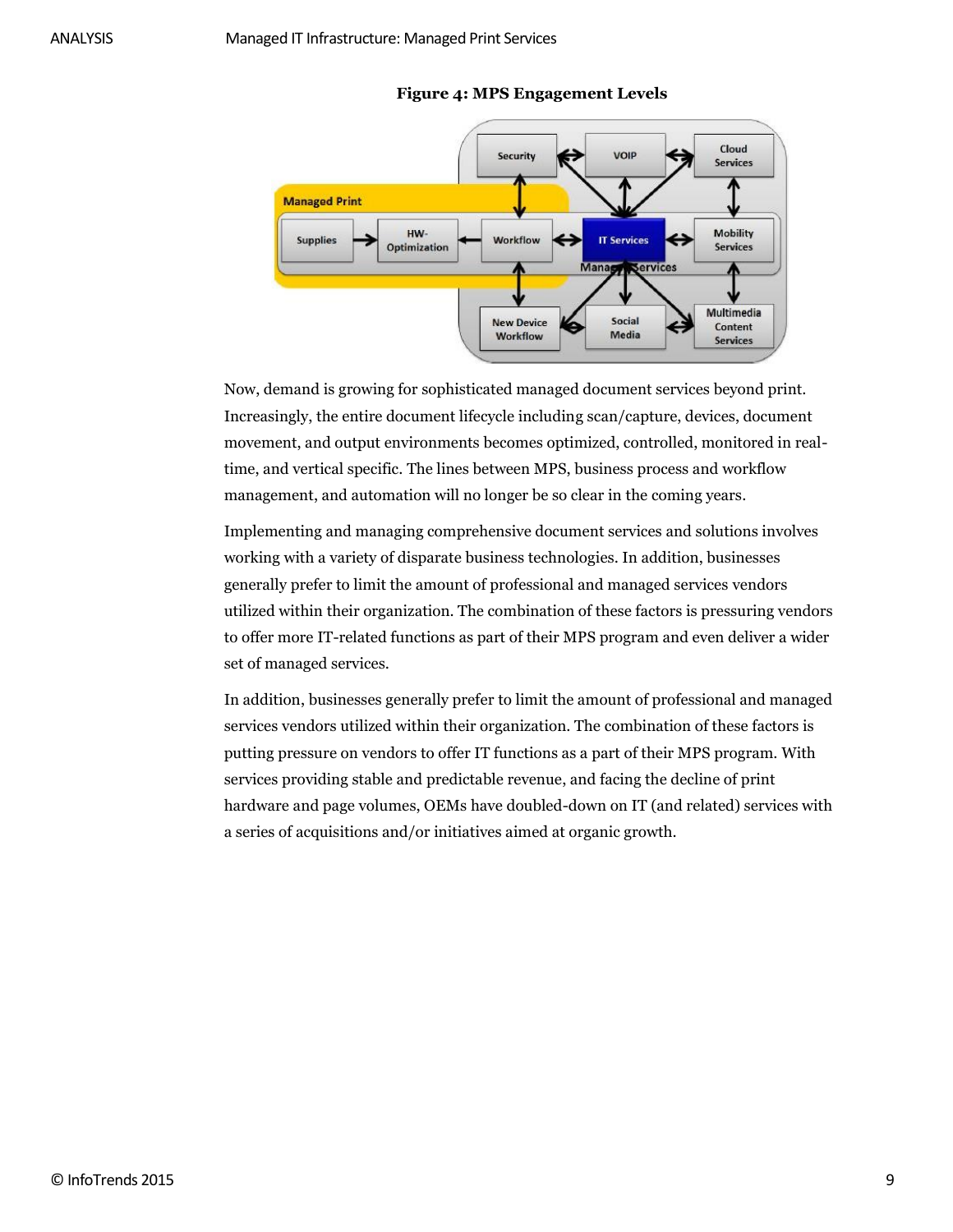#### **Figure 5: 2014 Managed Services Global Acquisitions by OEMs**



Xerox's sale of its IT outsourcing (ITO) business to Atos would seem to contradict this, but it really represents a shift from direct provisioning to more of a partnership model. Xerox will also retain its ability to deliver a variety of managed services. Xerox will work in partnership with Atos, who has a strong global presence in managed IT, to meet the demands of current and future.

#### <span id="page-9-0"></span>**Trends in OEM MPS Programs**

Though some OEMs are moving more into the mid-market, enterprises and other large organizations remain the key revenue source. The majority of vendors can deliver strongly optimized and enhanced engagements, and solve many enterprises' concerns like varied hardware, complex organizational print policies, security concerns, remote workforces, and costly change management. Enterprises were the early adopters of MPS and have continued to lead in the adoption of the more sophisticated engagements. Implementing and managing document services is an increasingly standard part of vendors' enterprise engagements.

Several important factors are driving competition and innovation in the enterprise space. First, it is the most saturated segment and OEMs are eager to find differentiation and competitive advantage. Second, enterprises adopt newer, more advanced technology the fastest. This has been true with MPS and advanced document solutions. Third, large organizations have the need for professional services surrounding their printing and document management. These factors combined mean that OEM direct organizations will be most impacted by shifting technologies that are a part of or adjacent to MPS.

The enterprise space will favor vendors who can provide services and solutions for information and content in its various forms across lines of business. OEMs have been backing this up by offering services and solutions capable of resolving business challenges, though the race to stay ahead will require continual adaptations to evolving business operations around mobility, clouds, as well as unified communication and collaboration systems. MPS providers have been actively rebranding themselves as more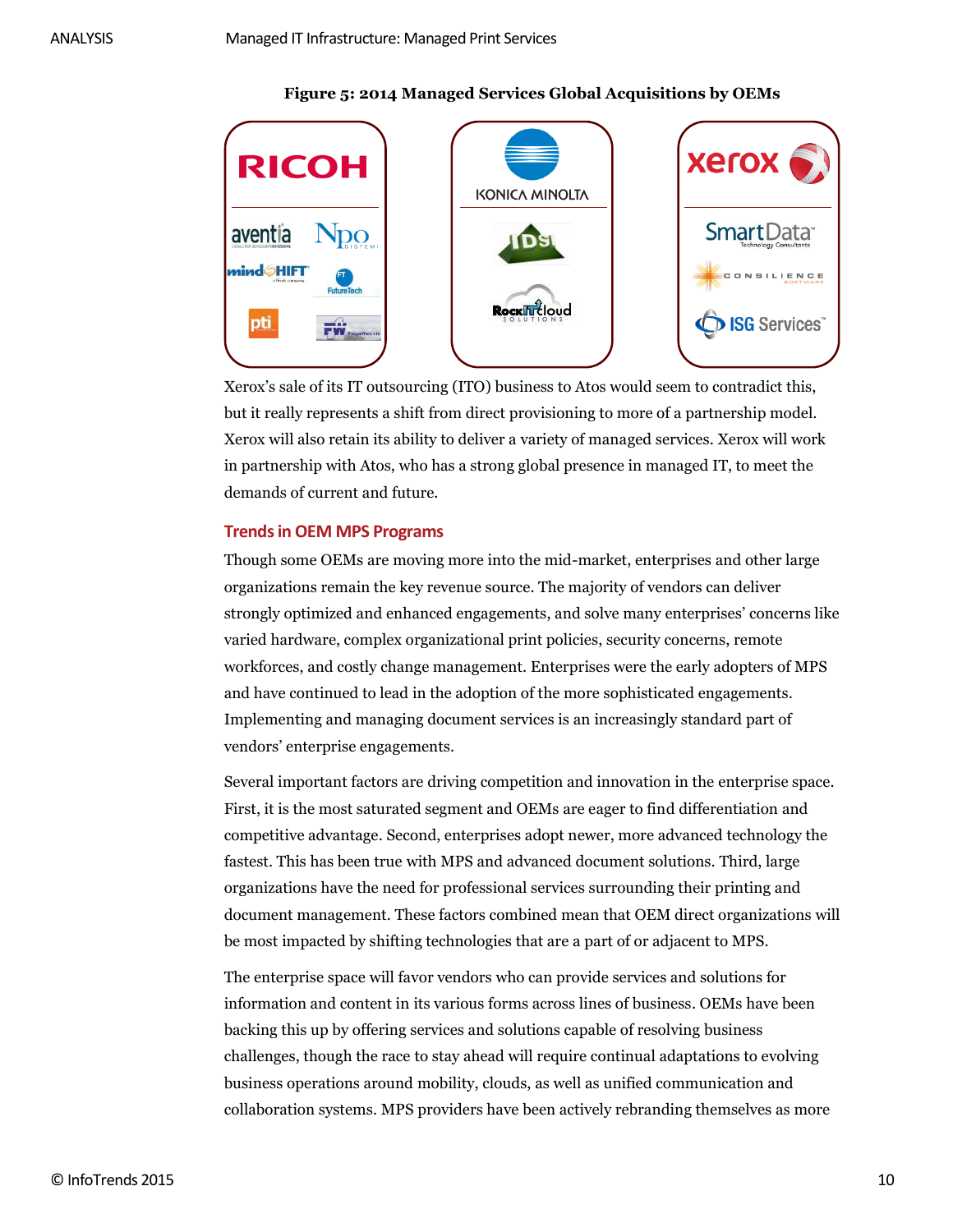than purveyors of print hardware and software, but a coherent vision beyond managed document services remains elusive.

The convergence of managed services and managed IT services is clearest among OEM direct organizations. As the enterprise market moves MPS vendors further towards IT, they (in turn) must offer more IT capabilities and services—which only pushes them further towards the IT space. OEM direct organizations operate extremely close to the domains that are traditionally within the control of IT (internal *or* external). In some cases (namely HP, Xerox, Konica Minolta, and Ricoh), they have moved directly into providing managed IT and associated services. InfoTrends views this diversification and expansion positively. We also believe that providers need to fully demonstrate the synergies within their services portfolios and value propositions to potential customers.

Vertical approaches are now common in the print and imaging industry. MPS providers' enhanced engagements are increasingly centered on industry-specific solutions. InfoTrends expected that different MPS programs' strengths will increasingly reflect the providers' strength in different vertical markets. While this might seem to dictate that MPS providers race to develop solutions for every vertical market, strategies have actually revolved around targeting particular industries. Certain industries tend to have larger (read large volumes of uncontrolled print), where the prospect of automation is lower and have a print environment without management.

#### <span id="page-10-0"></span>**The MPS Trends in the Channel**

InfoTrends sees several important trends in the MPS channels. First, the MPS market is growing fastest among the mid-market and small businesses where channels have more customers. Second, OE dealers in particular are capturing more of this growth. Third, the convergence between traditional IT and MPS channels will continue.

While direct organizations will continue to have the most revenue, office equipment dealers and IT channels are key for MPS engagements. We see the highest growth within OE dealers (5.5% CAGR) for several reasons. First, OE dealers tend to service companies smaller (where MPS is growing faster) than the other channels. Second, OEMs are providing their dealers with improved managed document services and solutions in their MPS programs—which helps get more accounts using optimization and enhanced services. Again, these are areas of higher growth within the MPS market. OE dealers are doubly incentivized to build out their MPS business because of shrinking or flat hardware and supplies sales.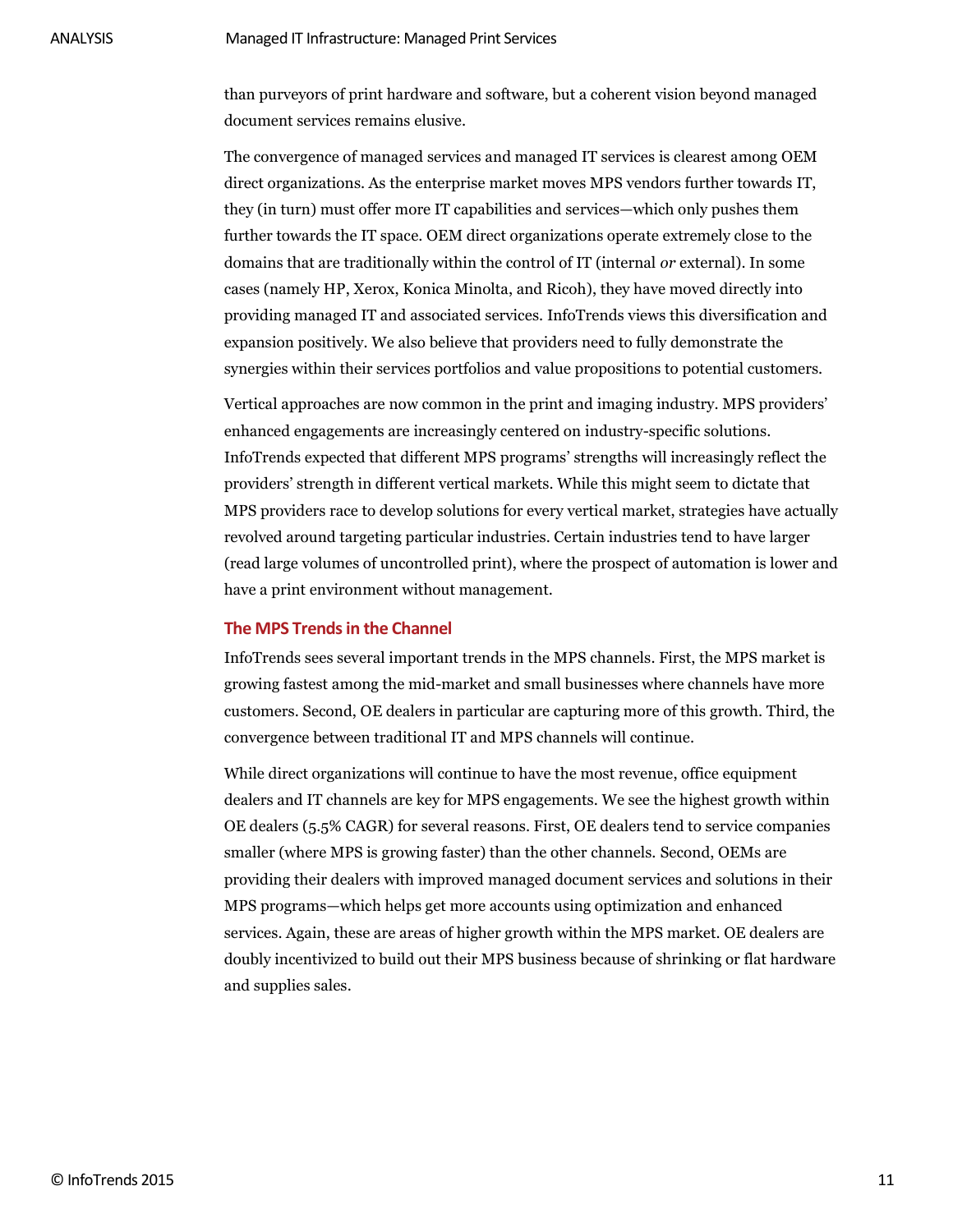| <b>MPS</b><br><b>Channel</b> | 2013     | 2014     | 2015     | 2016     | 2017     | 2018     | <b>CAGR</b> |
|------------------------------|----------|----------|----------|----------|----------|----------|-------------|
| <b>OEM Direct</b>            | \$4,642  | \$4,832  | \$4,974  | \$5,120  | \$5,175  | \$5,197  | 2.3%        |
| <b>OE Dealer</b>             | \$2,071  | \$2,234  | \$2,321  | \$2,482  | \$2,607  | \$2,707  | 5.5%        |
| PS/FM                        | \$851    | \$899    | \$933    | \$917    | \$944    | \$964    | 2.5%        |
| <b>Supplies</b>              | \$1,231  | \$1,274  | \$1,303  | \$1,322  | \$1,363  | \$1,397  | 2.6%        |
| IT/VAR/MSP                   | \$1,943  | \$2,018  | \$2,107  | \$2,113  | \$2,153  | \$2,178  | 2.3%        |
| <b>Total</b>                 | \$10,738 | \$11,258 | \$11,639 | \$11,954 | \$12,242 | \$12,442 | 3.0%        |
| \$6,000                      |          |          |          |          |          |          |             |

#### **Figure 5: North America MPS Forecast by Channel**



72% Of office equipment dealers, currently provide or are considering providing managed IT services.

> According to InfoTrends' research, MPS channels are increasingly offering services traditionally within the domain of IT channels, like systems integrators and software developers, whereas IT channels see MPS and hardware as complementing their portfolio—providing valuable revenue and market positioning. In the coming years, it should be more clear how many and how deeply these channels shift their focus.

<span id="page-11-0"></span>Value-added reseller (VAR)/IT reseller/managed service provider (MSP) growth in MPS is expected to be slow because it is not viewed as being opposed to a strategic organization initiative; rather, it is seen as another offering that is necessary to manage other elements of a business IT environment. InfoTrends sees OE dealers operating in much the same way, offering additional (relatively simple) managed services to protect their core business, as opposed to making significant moves to become full-fledged managed service providers. Businesses are demanding delivery of additional services through a decreasing number of third-party vendors. To what extent this translates into decision-making will certainly be a major factor in all channels' strategies surrounding their services portfolios. moving to provide their states in the control of the capabilities to provide services. The control of Density and the channels of experts a 2011 12.23 12.23 12.23 12.23 12.23 12.23 12.23 12.23 12.23 12.23 12.23 12.23 12.23

InfoTrends sees several important trends indicating that more OE dealers will push into managed services. There is business demand for this move and OE dealers intend to supply the needed services. About 72% of OE dealers surveyed by InfoTrends are considering providing managed IT services. The primary barrier to providing is the lack of expertise and suitable channel programs. InfoTrends sees this obstruction as being reduced by OEM initiatives and by the emergence of cloud services. Several OEMs are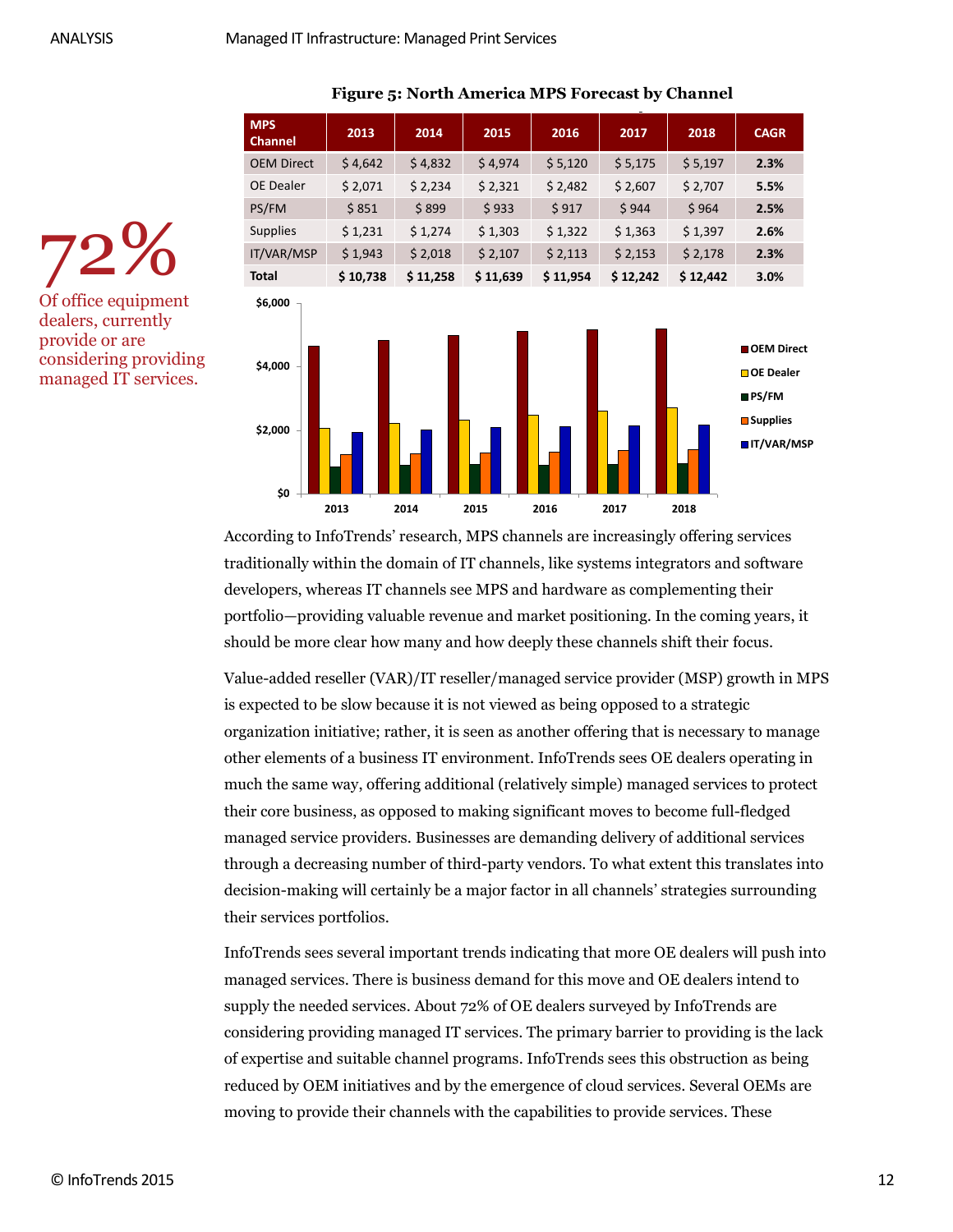programs include simple referral revenues and white label reselling, but we expect some OE dealers will develop managed services programs of their own.

The cloud services model presents a challenge and opportunity for MSPs. For OE dealers, the cloud provides the opportunity to avoid the risks associated with costly capital expenditures and contain operational expenses. Cloud service providers are also eager to develop indirect channels and are moving towards developing more appealing channel programs. Profit margins will remain narrow compared to what OE dealers are used to, but the sheer scale of the opportunity presents a considerable opportunity.

While the channel is interested into expanding these areas, obstacles to entry will remain. The MPS sales and revenue model required real adjustments, but committed dealers have been very successful with the help of the OEMs. Compounding such organizational challenges are the stiff competition and tight margins in the managed and cloud services space. The perpetual pressure to improve business efficiency and relentless advances in technology will only intensify these trends in the coming years.

#### <span id="page-12-0"></span>**OEM Profiles and Positioning**

InfoTrends applied Porter's generic strategies analysis to OEMs in the MPS market. In a Porter's generic strategies analysis, companies are placed in accordance with how they seek competitive advantage in the market. For example, Xerox is placed in the upper right quadrant because it is the most broadly differentiated in the market, whereas Sharp's focus revolves around cost. Porter's generic strategies analysis assumes that differentiation and cost strategies can be equally strong, though the actual strength varies depending on conditions within a given market. In the MPS market, the effects of commoditization and expanding document services portfolios makes broad cost leadership a difficult position to achieve. As shown below, these same trends push competition towards differentiation.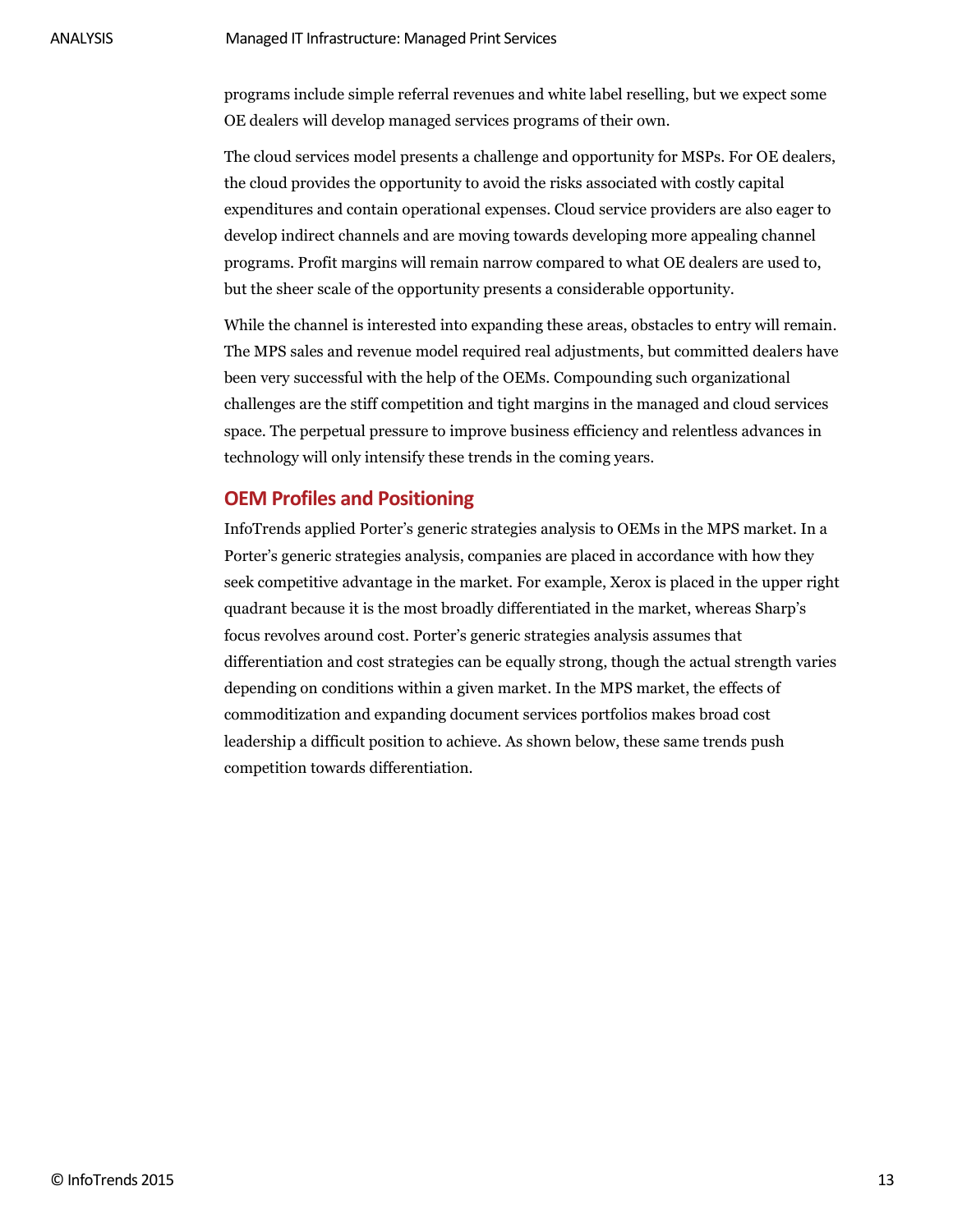<span id="page-13-1"></span>

#### **Figure 6: Porter's Generic Strategies Analysis** *Source of Competitive Advantage*

#### <span id="page-13-0"></span>**Vendor Profile: Canon**

#### *Overview*

Canon's MPS program falls within its Managed Document Services. Canon's subsidiary, Canon Solutions America (CSA), also delivers MPS through its Enterprise Managed Services division. Both organizations provide a unified offering around three software systems for a total output and document solutions management: uniFlow software is generally used for managed output, Therefore for document management, and IRIS for capture.

#### *Market Positioning*

Canon participates in the mid-market up through global enterprises promises and markets a five phase approach and methodology. The strategy is to provide a single source of accountability at each stage of a managed services engagement, from optimization analysis, design implementation, service and support, as well as continuous re-evaluation for business process improvements. This approach and strategy is meant to be consistent but flexible (scalable) across business size and regions. Cloud monitoring and analytics are its newest features.

CSA's focus is in the enterprise space, especially those with special security concerns. CSA targets high-valued added and complex managed services engagements. In addition, there is a growing confidence that the professional and managed services organizations have the skills and credibility to delve deeper into enterprise IT environments. These factors add up to give Canon real, though somewhat narrower, differentiation focus.

#### *Strengths*

In addition to a capable output solution, Canon has a strong suite of integrated software solutions that allows it to manage the entire document lifestyle. The company is also providing advanced services for more complex document workflow and value-added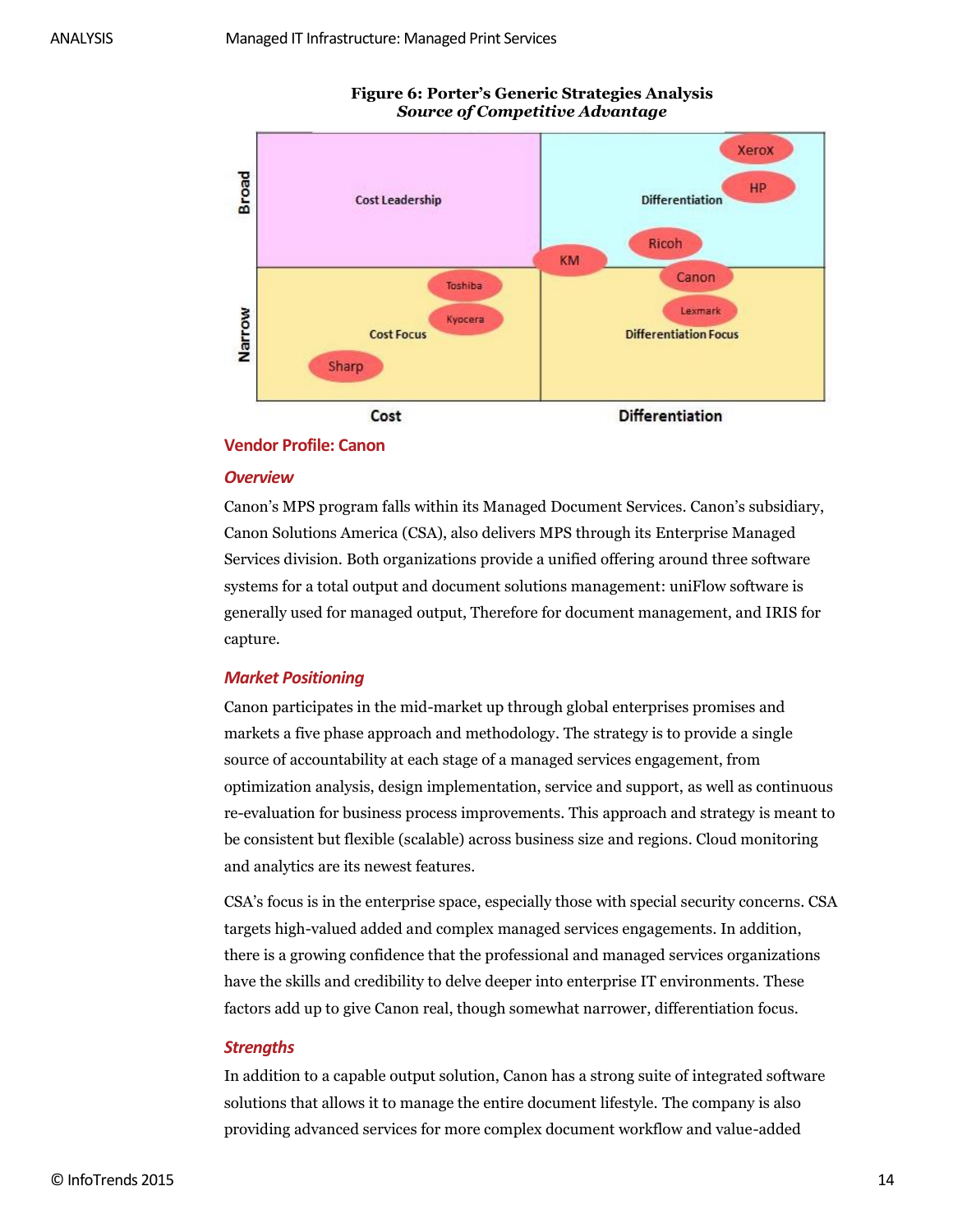solutions, such as security and CRD integration, and will manage non-Canon servers and multifunctional peripherals (MFPs). Canon's large sales and services organization, combined with an extensive MFP line, also helps the company find success in this space.

#### *Limitations*

Canon can point to success in large enterprises, but it remains unclear if they can deliver consistently and strongly on a global scale. Canon lags somewhat when it comes to thirdparty solutions, and it is somewhat behind in building out vertical strategies.

#### <span id="page-14-0"></span>**Vendor Profile: Hewlett Packard**

#### *Overview*

HP continues to brand its managed print and document services as MPS. The company has continued to grow its expansive solutions and services portfolio as well as partnerships around its MPS program. These make HP a strong player across a variety of key MPS vertical markets, like financial services, healthcare, education, and manufacturing. The expansive set of solutions and services across verticals gives HP a strong differentiation focus.

#### *Market Positioning*

HP's differentiation is built around its "new style of IT" approach, which includes security, cloud, mobility, and big data. HP focuses strongly on its ability to scale to any sized business. The company can also deliver a uniform MPS engagement with "powerful capabilities that enable remote and secure installation, configuration, maintenance, [proactive] monitoring, and management of your imaging and printing environment."

#### *Strengths*

HP's strength in IT and associated technology far outmatch any of its MPS competitors. HP is the only MPS vendor that can truly provide the necessary professional, managed, and cloud services needed for a global enterprise. Partnerships with other print and imaging vendors have given HP the ability to participate in the A3 market, which is important for international companies.

#### *Limitations*

HP's recent split creates some degree of uncertainty. This may not turn into weakness or serious limitations, but questions will linger until the new HP Inc. can re-demonstrate its capabilities. HP Inc. will retain the MPS portfolio, but its abilities to consistently service future complex enterprise engagement are not entirely clear. This uncertainty trickles down to the channels that rely on software and solutions developed and supported by the formerly united companies. Until the split is completed and the effects understood, questions will linger.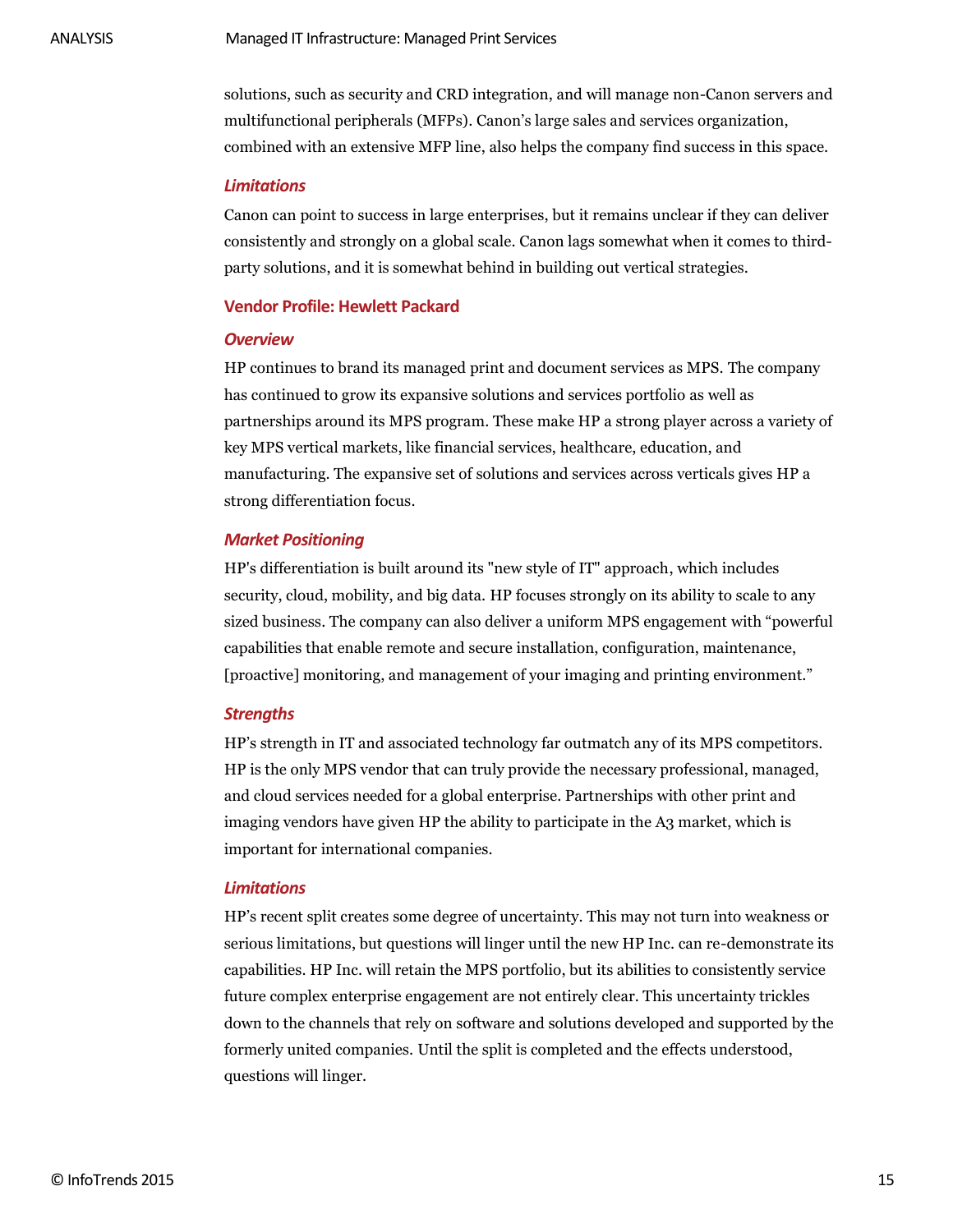#### <span id="page-15-0"></span>**Vendor Profile: Kyocera Mita**

#### *Overview*

Kyocera maintains a full MPS program under its managed document services offering. The company's dealer network is the primary distribution channel for their Managed Document Solutions portfolio. Kyocera also has direct organizations for national and global accounts. Kyocera MDS uses a process of Assess, Design, Implement, Optimize and Manage to process highlights costs around where time and resources are wasted. Keyocera's position reflects its ability to carry out most enhanced engagement, but also its' lack of a compelling set of solutions and services.

#### *Market Positioning*

Kyocera focuses its marketing on a "comprehensive" MDS offering and the value MDS of being able to deal with just a single vendor. The company continues to leverage its position as a lower-cost vendor and one that has been ahead on environmental sustainability.

#### *Strengths*

The company is stronger in the SMB space than other vendors. This should put Kyocera in a better position to capture more of the growth market.

#### *Limitations*

It is not entirely clear that Kyocera has the presence meet the needs of dispersed enterprises. Kyocera has a limited presence in some regions and relies on dealers for servicing it many of its engagements.

#### <span id="page-15-1"></span>**Vendor Profile: Konica Minolta (KM)**

#### *Overview*

Konica Minolta brands their MPS offering as Optimized Print Services (OPS). This offering combines consulting, hardware, software implementation, and workflow management to lower document spend. OPS is a direct and indirect program in the U.S., but now has an extended focus worldwide for multinational accounts. Konica Minolta's position in the Porter's analysis reflects a developing model of providing both MPS and other technology services. Strong integration of these could move the company toward a broad differentiation focus.

#### *Market Positioning*

Dealers participating in Konica Minolta's OPS program are able to provide OPS on a national level for enterprise accounts by leveraging Pharos managed print technology. Pharos enables visual updates for monitored MFPs, printers, servers, and routers from iPad, tablets, and web-enabled browsers. Additional analytic and planning features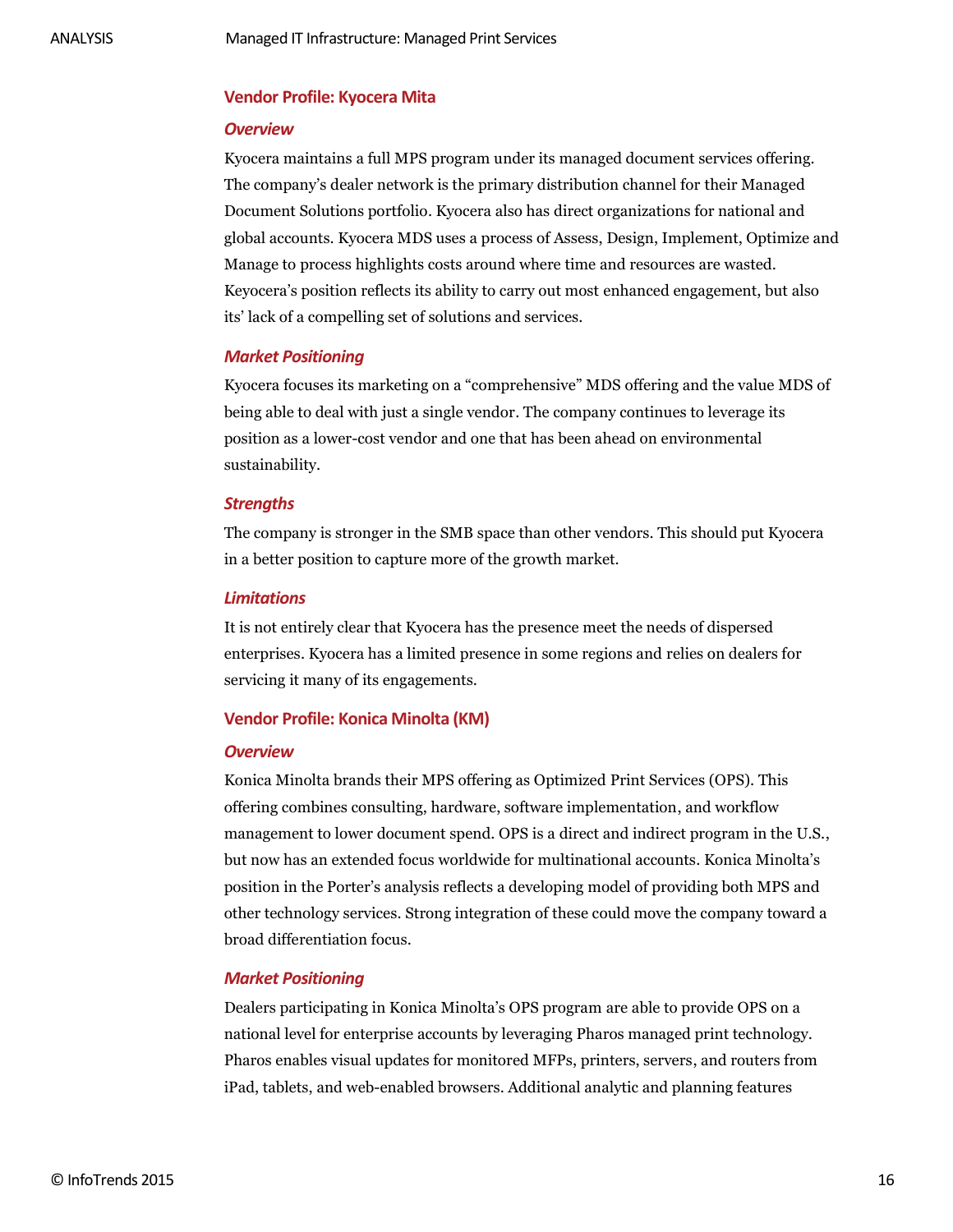include management reporting, applications reporting, user printing patterns, as well as drag and drop floor planning tools.

Konica Minolta has made significant in-roads into providing IT and cloud services directly and through the channel. The bEST program provides support for customized applications and software development to "all qualified software vendors, developers, integrators, resellers, Konica Minolta dealers, and customers." This feeds into Konica Minolta's strength in the mid-market.

KM and some channels have the ability to position themselves a MSP capable of meeting all of a company's IT needs. Direct organization (via All Covered) and channels offering OPS are also able to offer desktop management, e-mail security, server/network monitoring, and 24/7 client help desk support from All Covered for SMBs.

#### *Strengths*

Konica Minolta has made investments and empowerment of the channel a priority, which has helped the bottom line and improved key metrics like channel and customer loyalty. KM is seriously committed to further diversification, expansion, and innovation. This includes a growing verticals strategy. An innovation center, combined with a new partnership with MWAi (ERP), Clover (tech disposal specialist) signal, and Robin (workforce and workflow), are just a few examples of their recently unveiled initiatives.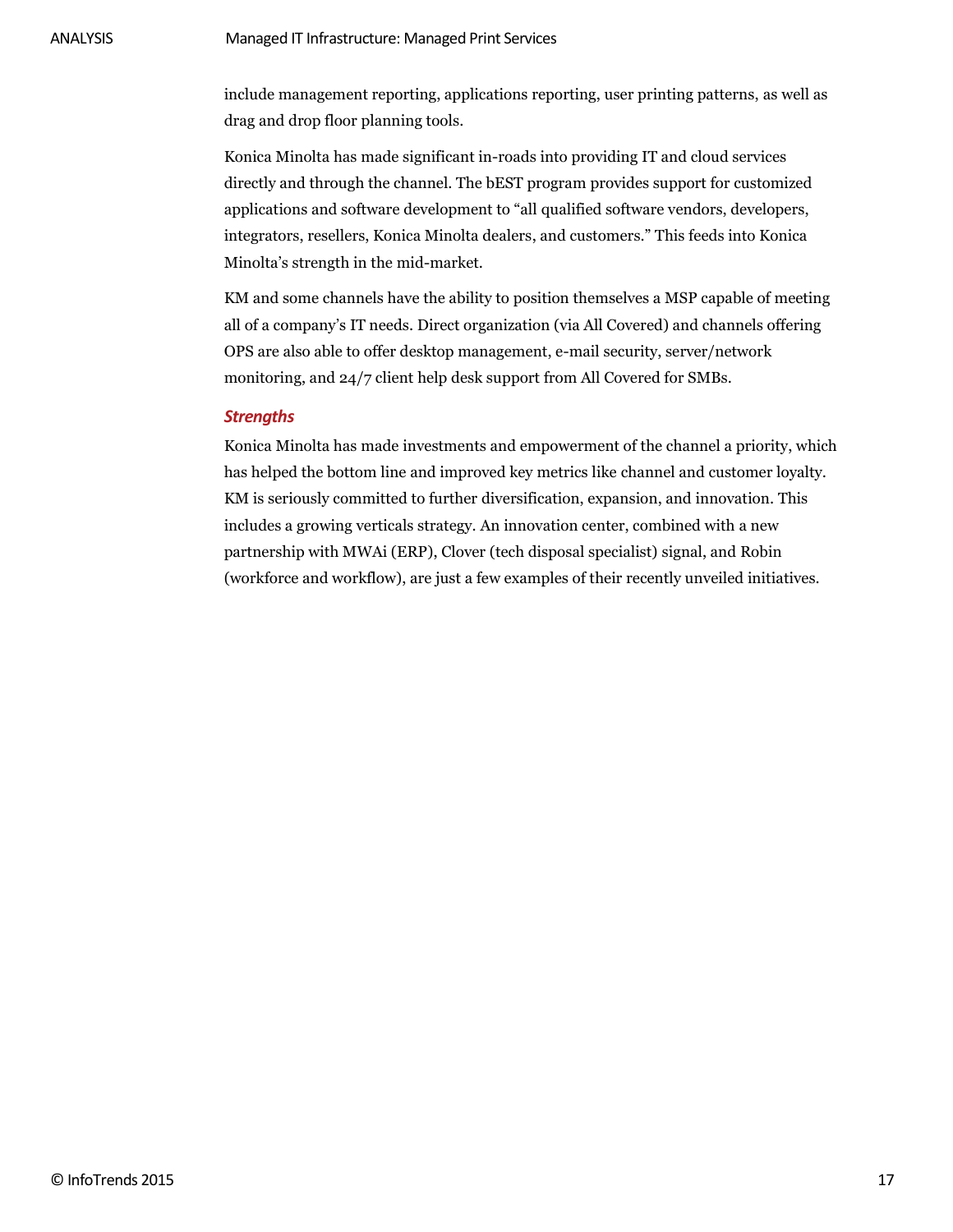#### *Limitations*

In late 2014, Konica Minolta announced it would be a more active player in the enterprise content management (ECM) market, but it remains unclear how compelling the offering will be. KM's commitment to innovation and diversification can be strength, but additional marketing efforts are needed to position these with current offerings like OPS.

#### <span id="page-17-0"></span>**Vendor Profile: Lexmark**

#### *Overview*

Lexmark has made capturing MPS market share a priority. It was an early and committed adopter of the vertical strategy now common in the industry. The acquisition of Perceptive Software in 2010 has framed its approach to providing some of the most advanced industry specific solutions and services on the periphery of MPS. Lexmark has a common methodology and approach, but this appears to be secondary to the vertical strategy. This has proven to be a source of narrow differentiation, but one which has been successful.

#### *Market Positioning*

Lexmark openly markets optimization as low-value added services, which any vendor can deliver. The company's focus is on vertical market solutions-oriented enhanced engagements with a particularly strong focus on business processes, workflow, and overall business transformation. The industries Lexmark focuses on are banking, education (K-12 and higher ed), retail, manufacturing, public sector, insurance, and healthcare (the last of which is particularly important as evidenced by its acquisition of PACSGEAR). Lexmark is clearly making in-roads to the ECM space, but again this is vertical-specific. This strategy allows energy developing a highly capable and marketable solution, instead of taking on the entire (broad and developing) ECM market.

#### *Strengths*

The company owns its software, solutions, and associated technologies. This strategy allows for more agility because it can design solutions based on changing needs within current and/or for new vertical markets. In addition, this agility opens doors to highest value professional services, like customization. Lexmark also has aligned its own organization around its vertical strategy by creating a team for each industry.

#### *Limitations*

Lexmark's strength in vertical markets is also a self-imposed limitation. Within certain vertical markets, it delivers strongly through enhanced engagements; in untargeted verticals, its program is not as compelling.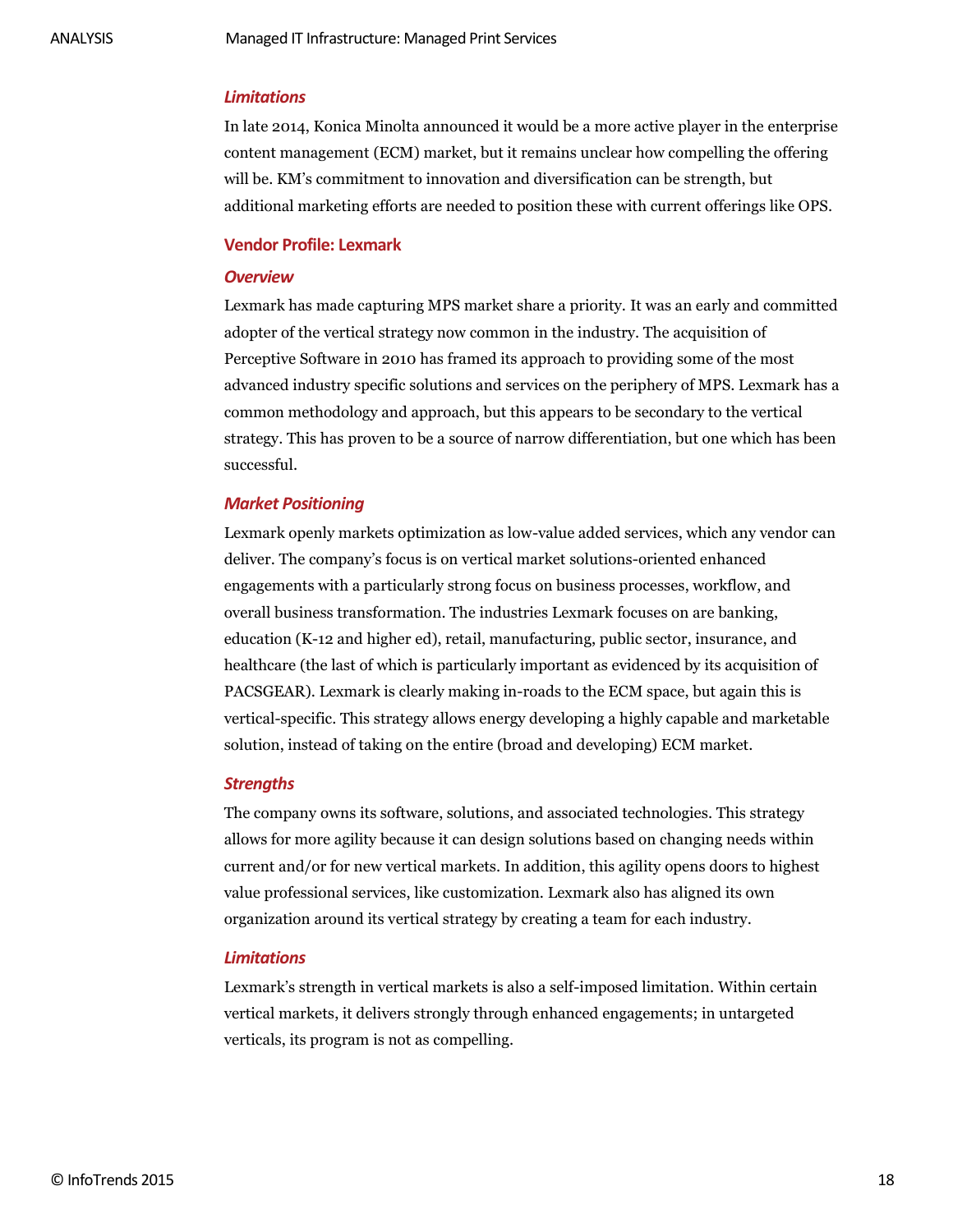#### <span id="page-18-0"></span>**Vendor Profile: Ricoh**

#### *Overview*

Ricoh brands its MPS offering as Managed Fleet Optimization, which falls under the Managed Document Services portfolio launched in 2009. The company is able to gather and act on data from devices through web- and cloud-based portals and reports. Ricoh, like other vendors, has made efforts to move into vertical solutions and business processes. For these reasons, InfoTrends views Ricoh as having broad differentiation.

#### *Market Positioning*

Ricoh pursues the entire MPS market and positions itself as being able to deliver uniform engagements worldwide. Ricoh's direct organization targets business of all sizes within select verticals, though (like all MPS target companies) the higher end of the mid-market tends to be near the limit.

#### *Strengths*

Ricoh is strong with direct and indirect services go to market strategy. The company can boast 4,000 sales professionals in the U.S. and 460 dealers aligned with the Ricoh brand. Ricoh is making efforts to assist dealers realign with the market demand for services.

#### *Limitations*

Ricoh has yet to fully leverage its mindShift acquisition in the same way as Konica Minolta. Ricoh also competes with its channels to some extent in the mid-market.

#### <span id="page-18-1"></span>**Vendor Profile: Sharp**

#### *Overview*

Sharp's Managed Print Services is within its professional services division. Like other OEMs, Sharp is able to deliver on the core elements of MPS, such as assessments, planning, implementation, management, and optimization. Sharp's position reflects that its more narrow focus on output optimization and management.

#### *Market Positioning*

Sharp's value proposition remains focused on the total cost of ownership (TCO) reduction. This includes a comprehensive assessment of all costs associated with printing and offering a consultative approach for "strategic" and "smart" MPS.

#### *Strengths*

Sharp provides customers with a cloud-based "single pane of glass" view of all activities, costs, and actions within the print environment. Access to a suite of application that has "robust reporting tools," which can accomplish real-time fleet management and ongoing analysis, is included.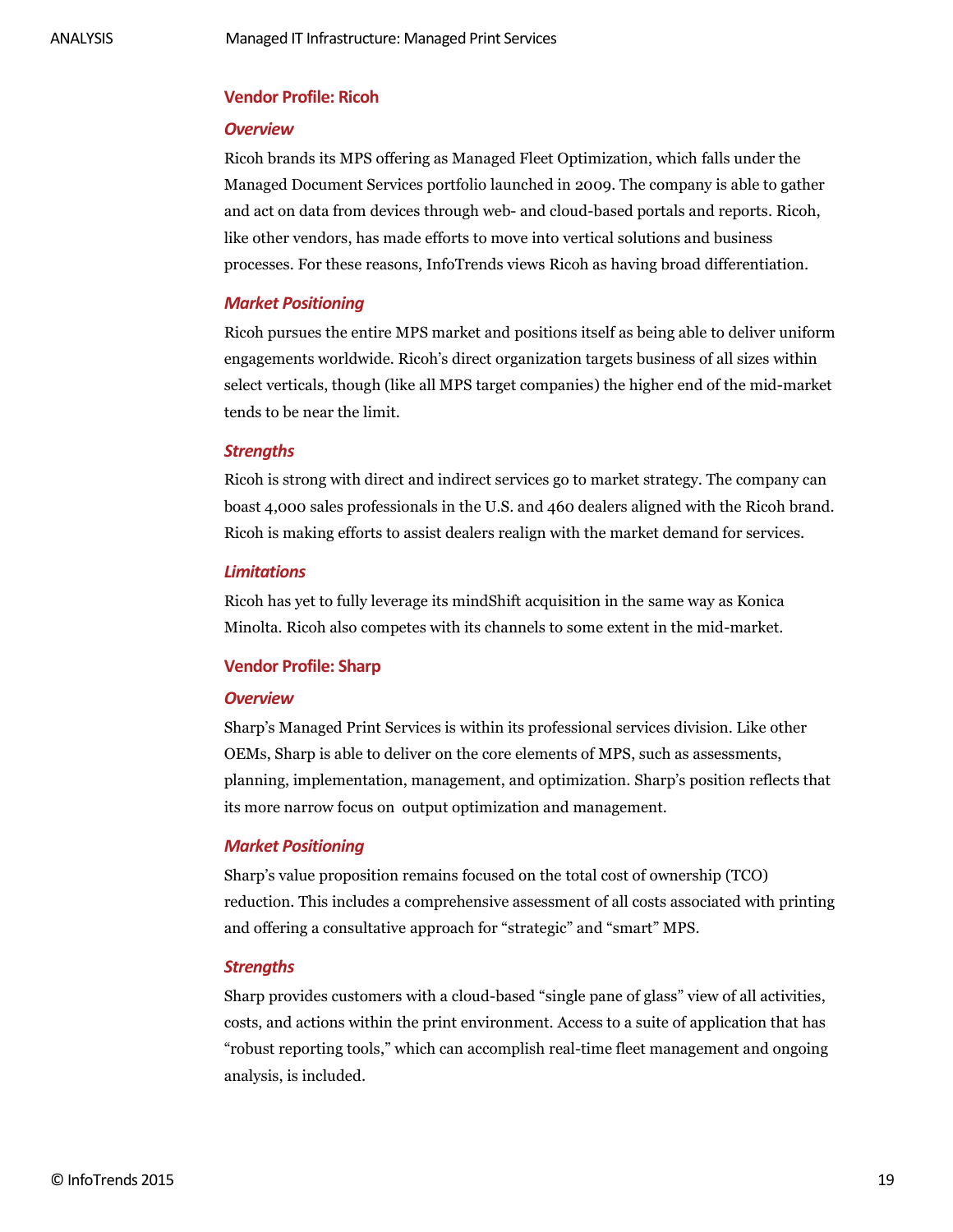#### *Limitation*

The program focuses on printer management as opposed to managing the printing environment more widely. Sharp is somewhat behind other vendors in building out additional services and solutions surrounding its MPS offering.

#### <span id="page-19-0"></span>**Vendor Profile: Toshiba**

#### *Overview*

Toshiba's brands its MPS offering the Encompass Managed Print Program. The program is based on the Six Sigma process (i.e., measure, analyze, improve, control, and define). The company claims to have acquired its first MPS account in 2003 and first global account in 2004. Toshiba's placement reflects that the company can deliver strongly as a core MPS offering and has several other solutions and services

#### *Market Positioning*

Comprehensive TCO assessments, environmental sustainability (Encompass Green Report), and security (Encompass Security) are among the key points marketed by Toshiba.

#### *Strength*

The company has integration has been successful in developing channels for its MPS program. Toshiba is also making in-roads into managing documents more widely with its Super MPS/MDS.

Toshiba rolled out a new MPS platform, Encompass X, which the company claims greatly simplifies the assessment and optimizations processes. In addition, it improves monitoring and reporting capabilities.

#### *Limitations*

Toshiba has a strong dealer program, which service a portion or all multi-location accounts, which creates some ambiguity around the company's ability to deliver uniformly.

#### <span id="page-19-1"></span>**Vendor Profile: Xerox**

#### *Overview*

Xerox is the leading MPS vendor. It has an established MPS program with a particularly diverse customer base across different business sizes and industries. Xerox has multiple channels, channel partners for SMBs, alliance partners for select large enterprises, and a direct sales force for large enterprises. Xerox direct sales force is also able to sell MPS as an extension to their other services, like business process outsourcing (BPO). Xerox's broad differentiation is based on its set of solutions and services targeted across a variety of horizontal markets.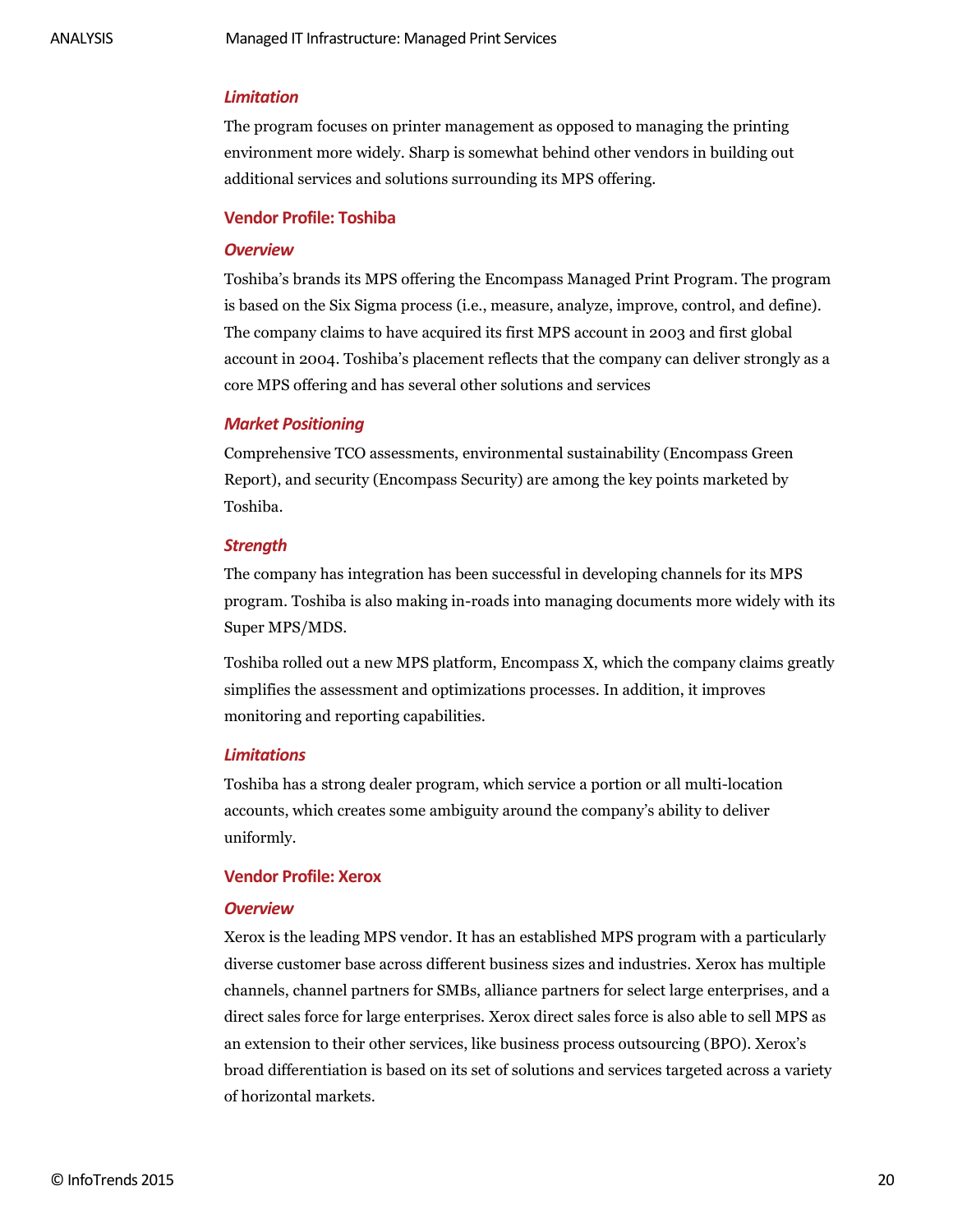#### *Market Positioning*

Xerox focuses on business transformation and demonstrating the value associated with its services. The company is actively expanding its solutions and services portfolio, though it recently sold its ITO business. In 2015, Xerox made new partnerships (especially Hyland Software and Datawatch) that will help it to differentiate its MPS offering as well as peripheral solutions and services.

#### *Strengths*

Xerox has a strong MPS brand and is building its strength as a services-centered company more widely. More generally speaking, the company has continued to be forward looking in the MPS space. Xerox is simplifying MPS by automating much of the monitoring and reporting functions. Its CompleteView Pro can dashboard the entire print environment and support its workflow and document analytics services.

#### *Limitations*

<span id="page-20-0"></span>Xerox's strength in MPS had traditionally been more horizontal in the past however with its recent realignment with their Services organization, it has taken on a much stronger position within vertical markets. We anticipate seeing MPS and business process automation with an additional vertical orientation in the future.

#### **InfoTrends' Opinion**

InfoTrends believes that, despite saturation, the North American MPS market is large and a considerable opportunity remains for providers. Providers should operate knowing that market conditions—combined with the general maturity of MPS programs—makes for a buyer's market. Businesses can demand that their provider deliver strongly on core output management and increasingly on other related document services.

Pricing considerations will remain vitally important when selecting a MPS provider. Building transparency and flexibility into SLAs are important steps that can help build trust. Expanding the value proposition by supporting initiatives like security/compliance, environmental sustainability, and workflow improvement can create a more competitive offering without taking major hits to engagement revenues. Data and analytics are vital in supporting better SLAs and other initiatives mentioned above.

InfoTrends sees that document services have become an essential part of MPS engagements in the coming years. Enterprises are leading this trend, though we expect to see this expand into large and even medium sized businesses in the coming years. We see a future where managed document services incorporate seamless offerings that include MPS, workflow consulting, business process management, and automation solutions. Providers need to align their organizational structure, from sales to analysts and R&D, with these changes. With this shift comes the need to balance vertical market solutions with the need for totally custom services based on individual businesses.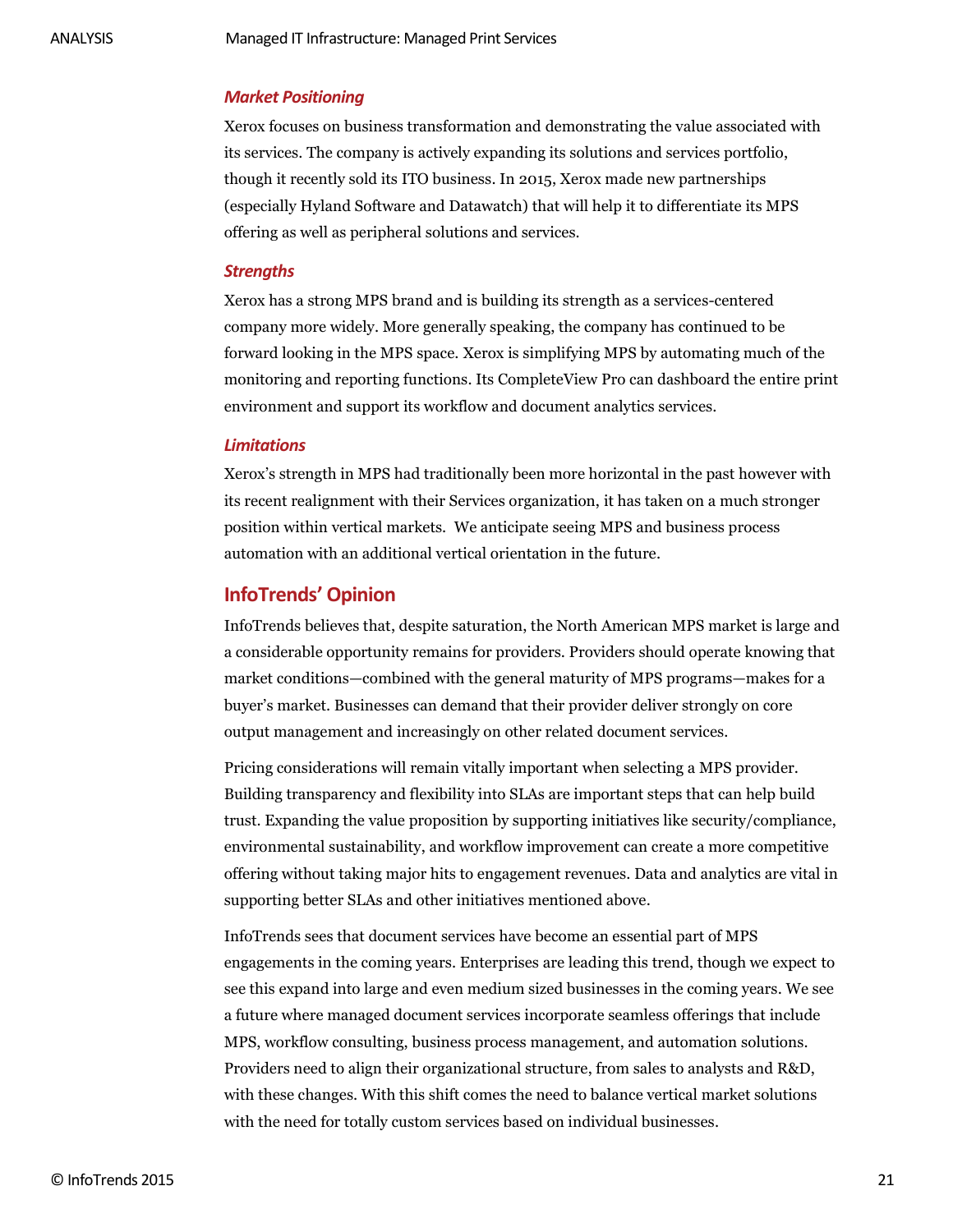We believe that more advanced document services and emerging technologies, like enterprise content management platforms, will significantly impact print and imaging vendors' services portfolios. MPS programs are already feeling the effects. Providers need to consider how these will impact their MPS engagements, especially in the assessment and optimization phases. Managed document services, rapid advances in other technologies, and eventually ECMs are pushing OEMs, direct organizations, and some channels into IT areas where they have significantly less experience. The print and imaging industry has started to address these by building out their professional service organization, acquiring companies, and partnering with vendors in these areas. While there is no clear winning strategy at this time, OEMs should consider their options carefully, and watch for potential and unconventional opportunities.

This material is prepared specifically for clients of InfoTrends, Inc. The opinions expressed represent our interpretation<br>and analysis of information generally available to the public or released by responsible individual